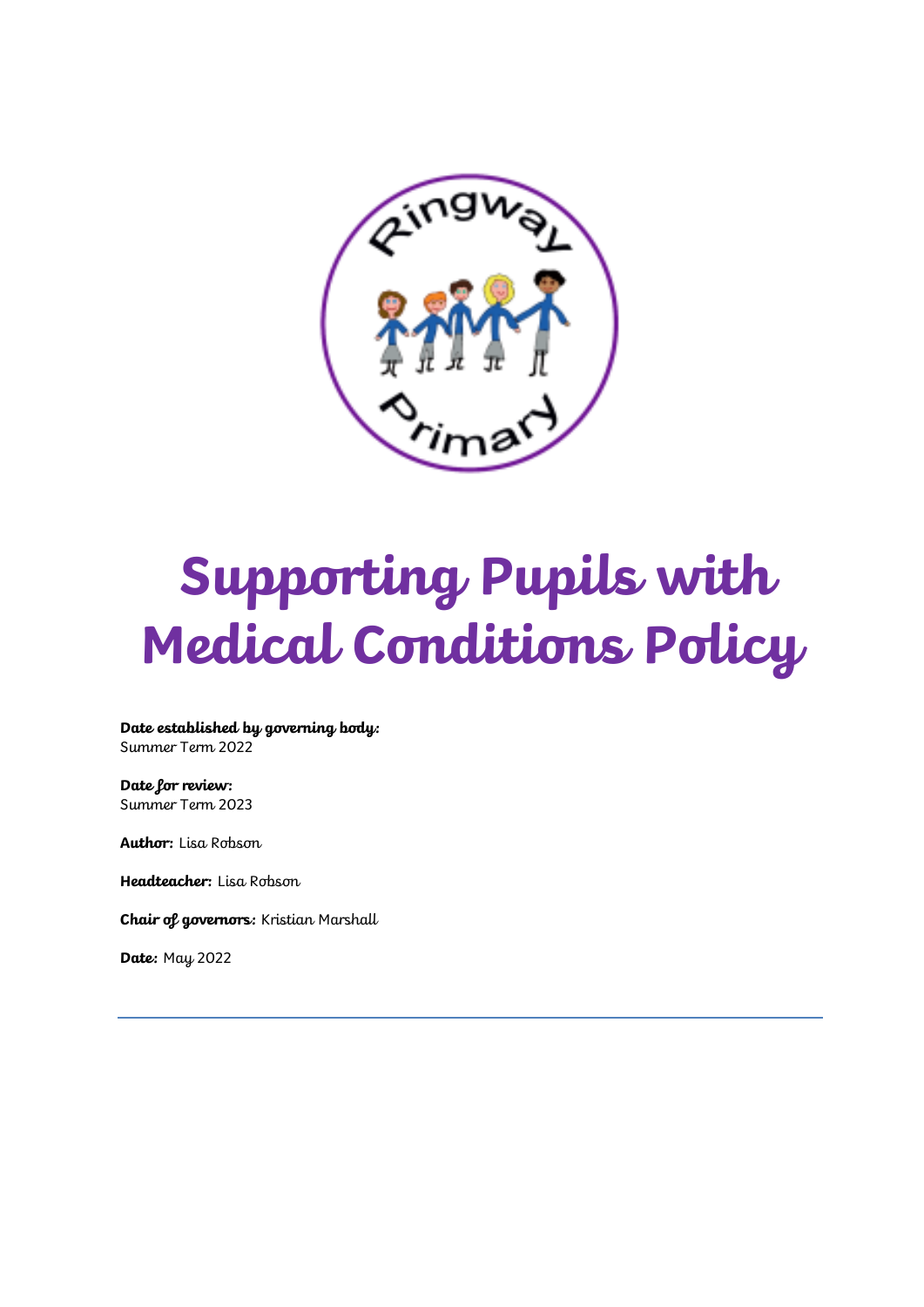#### <span id="page-1-0"></span>**Contents**

| Contents                                              | 1              |
|-------------------------------------------------------|----------------|
| Introduction                                          | $\overline{2}$ |
| Useful Documents                                      | 4              |
| Useful Contacts                                       | 5              |
| Roles and Responsibilities                            | $\overline{7}$ |
| Responsibility of Parents                             | 7              |
| Responsibility of Health Care Professionals           | 7              |
| Responsibility of School Staff                        | 8              |
| Day Trips, Residential Visits and Sporting Activities | 9              |
| Liability and Indemnity                               | 10             |
| <b>General Procedures</b>                             | 10             |
| Refusal or Forgetting to Take Medication              | 11             |
| Non-prescribed Medication                             | 11             |
| Individual Healthcare Plan                            | 13             |
| Practical Advice for Common Conditions                | 15             |
| Anaphylaxis                                           | 15             |
| Spare Emergency AAI                                   | 18             |
| Asthma                                                | 21             |
| Emergency Salbutamol Inhalers in Schools              | 25             |
| <b>Diabetes</b>                                       | 31             |
| Epilepsy                                              | 34             |
| Unacceptable Practice                                 | 38             |
| Complaints                                            | 39             |
| <b>Appendices</b>                                     | 40             |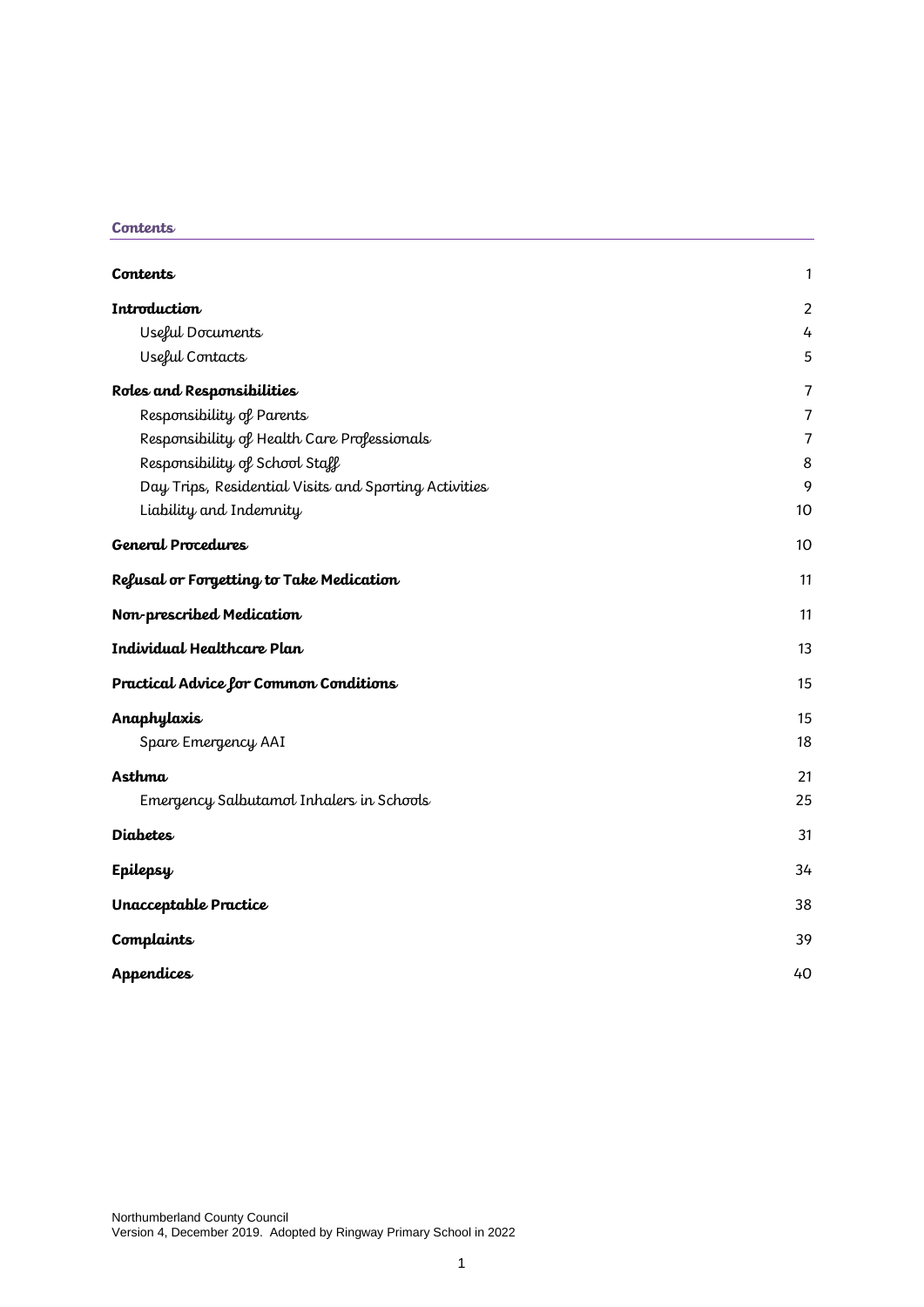# <span id="page-2-0"></span>**Introduction**

The County Council's Corporate Health and Safety Team has prepared this model policy in consultation with paediatricians from Northumbria Healthcare NHS Foundation Trust. The content is based upon the Department for Education's (DfE) document entitled ['Supporting pupils at school with medical conditions'](https://www.gov.uk/government/uploads/system/uploads/attachment_data/file/349435/Statutory_guidance_on_supporting_pupils_at_school_with_medical_conditions.pdf) which was published in December 2015.

#### **What's new?**

#### July 2019

A review of the County Council's model policy was completed in July 2019 to take account of guidance issued by the Department of Health (DoH) on the use of adrenaline auto-injectors (AAI) in schools.

From 1 October 2017 the Human Medicines (Amendment) Regulations 2017 were amended to allow schools to purchase spare adrenaline auto-injector (AAI) devices, without a prescription, for emergency use in children who are at risk of anaphylaxis, in instances where their own device is not available or not working (e.g. because it is broken, or out-of-date). Even when a child has not been prescribed an AAI, in certain circumstances it is now permissible to administer the school's emergency AAI. The DoH document "[Guidance on the use of adrenaline auto-injectors in Schools](https://assets.publishing.service.gov.uk/government/uploads/system/uploads/attachment_data/file/645476/Adrenaline_auto_injectors_in_schools.pdf)" dated September 2017 provides detailed advice to schools that wish to keep a spare emergency AAI on site. The decision to keep spare AAIs lies with the school, it is not a mandatory requirement.

#### December 2019

Since the last review of this policy in July 2019, the NHS North of England Commissioning Support Unit has issued [guidance to Local Authorities](https://drive.google.com/open?id=1COplVc0AU-TqKEJ_fSPEiR9mouuSp11c) in relation to the administration of non-prescribed medication, commonly known as over the counter medication, within schools. This is based on national guidance from NHS England to GPs aimed at curbing the routine prescribing of products that are for:

- A self-limiting condition, which does not require any medical advice or treatment as it will clear up on its own, such as sore throats, coughs and colds
- A condition that is suitable for self-care, which can be treated with items that can easily be purchased over the counter from a pharmacy, such as indigestion, mouth ulcers and warts and verrucae.

To clarify, GPs in Northumberland will no longer be routinely prescribing medication which is otherwise available over the counter in a pharmacy, although there will be exceptions to this in specific cases. The NHS anticipate that restricting prescribing for minor conditions could save up to £136m.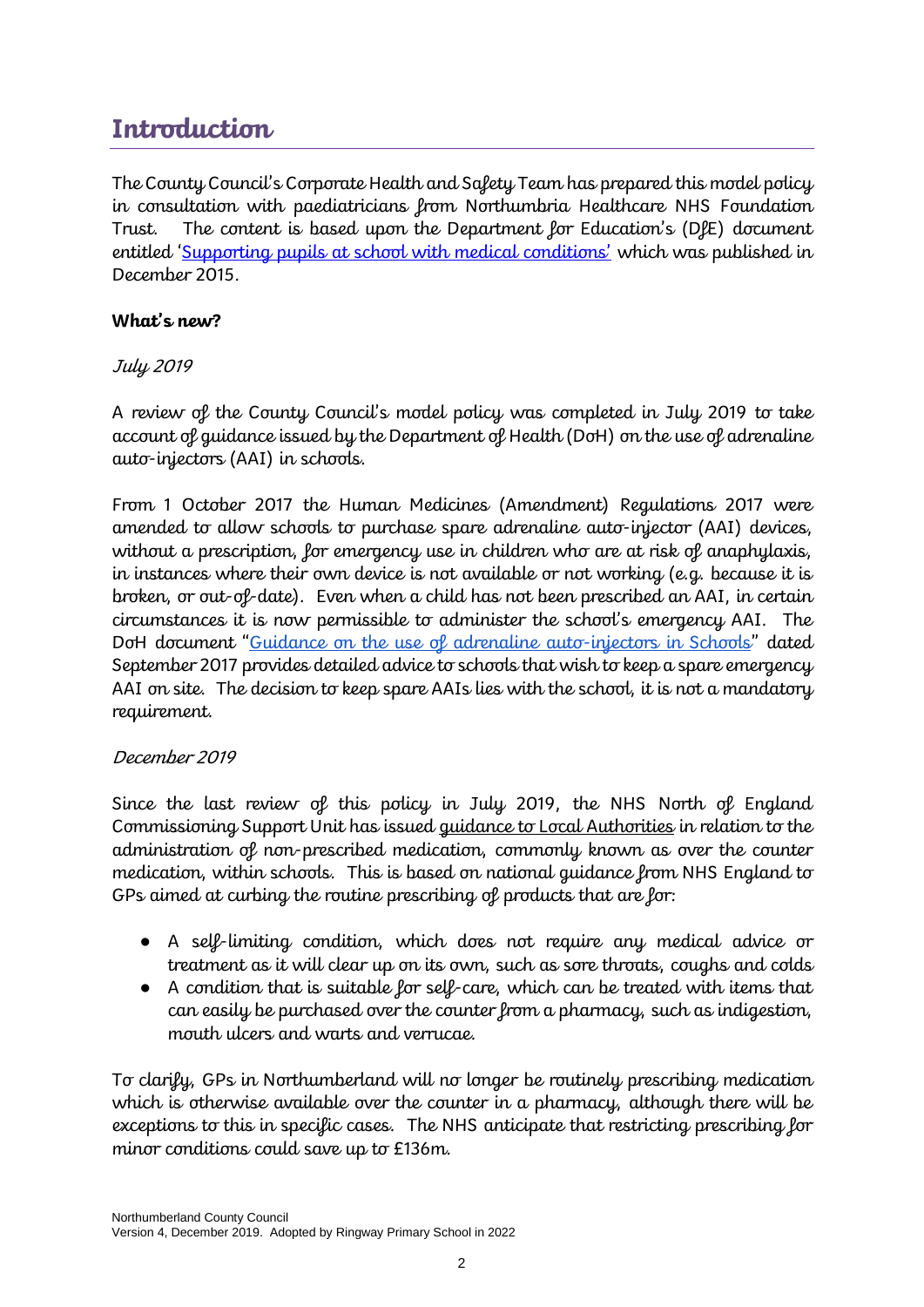The previous NCC policy only allowed *prescribed* medication to be administered within schools, the exception to this being paracetamol. This policy has been amended to include this change in direction from the NHS, as schools may get requests from parents to administer non-prescription medication. This is covered further on page 12.

# **Creating your own School policy for "Supporting Pupils with Medical Conditions"**

Heads and governors should note that from 1 September 2014 section 100 of the Children and Families Act 2014 placed a statutory duty on governing bodies (rather than Local Authorities) to ensure that arrangements are in place to support pupils with medical conditions whilst they are at school.

Schools should treat this policy as a template and adapt it to include the specific arrangements in place at their school. This approach is similar to that adopted for the Model School Safety Policy. It is essential that any procedures adopted from this model policy are followed in practice.

Adopting this policy will ensure that governing bodies have accurate, up-to-date information and will ensure compliance with statutory requirements. Governors can be satisfied that such measures align with their wider safeguarding duties.

Schools should publicise their own policy to parents and this may be best achieved by placing it on the school's own webpage.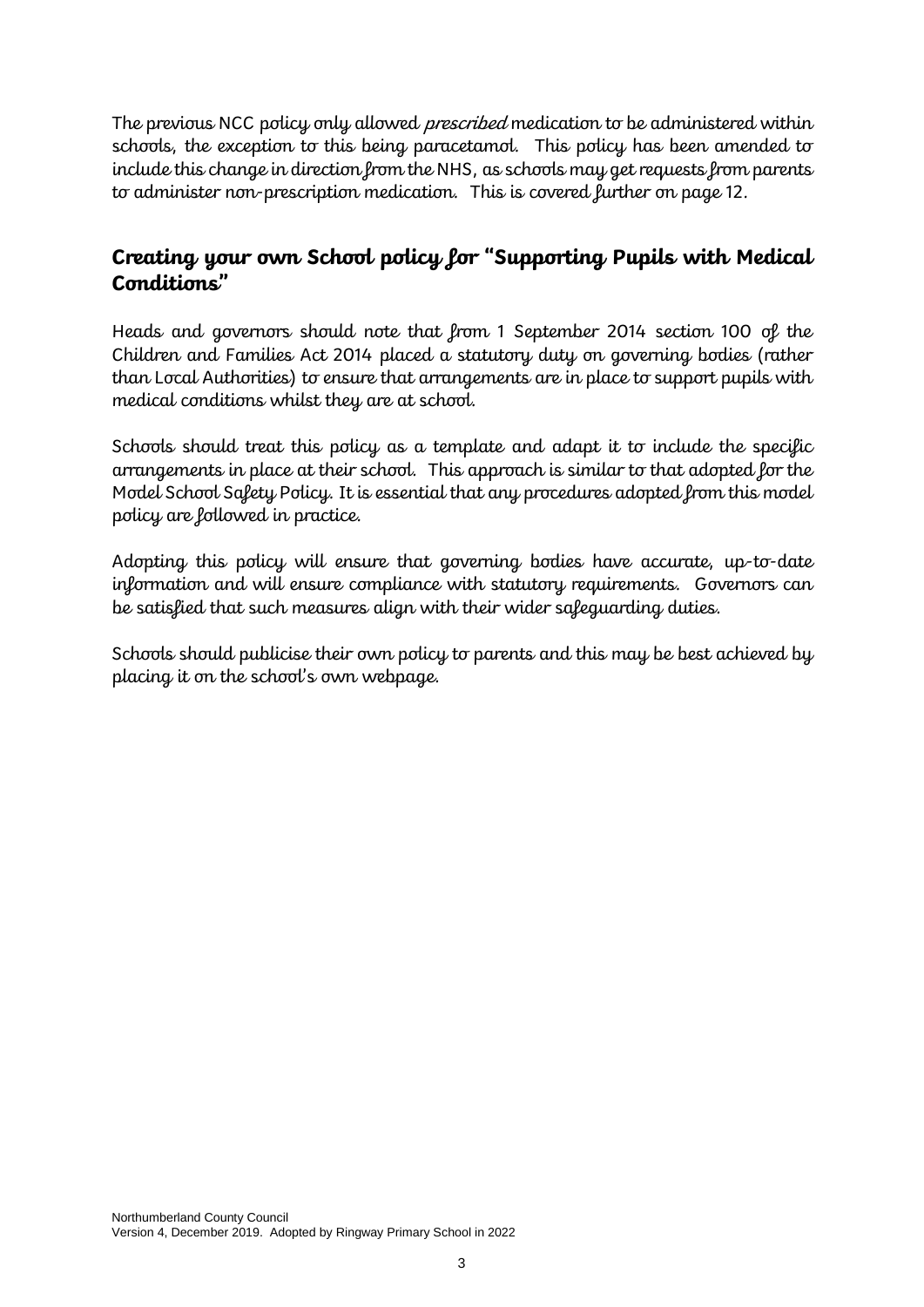# <span id="page-4-0"></span>**Useful Documents**

| Document                                                                                                                     |                                                                                                                                                                     |
|------------------------------------------------------------------------------------------------------------------------------|---------------------------------------------------------------------------------------------------------------------------------------------------------------------|
| Supporting pupils at school with<br>medical conditions (DLE)                                                                 | Supporting pupils at school with medical<br>conditions                                                                                                              |
| 'Guidance on the use of emergency<br>salbutamol inhalers in school' (DoH)                                                    | Guidance on the use of emergency<br>salbutamol inhalers in school'                                                                                                  |
| 'Guidance<br>the<br>ol<br>$\sigma$ n<br>use<br>adrenaline<br>auto-injectors in Schools'<br>(DoH)                             | Guidance on<br>the<br><u>ol</u><br>use<br>adrenaline auto-injectors in Schools                                                                                      |
| 'Reasonable Adjustments for Disabled<br>Pupils Guidance for Schools in England'<br>(Equality and Human Rights<br>Commission) | https://www.equalityhumanrights.com/<br>sites/default/files/reasonable_adjustme<br>nts for disabled pupils 1. pdf                                                   |
| (NB Applicable to all children and young<br>people with additional needs, not just<br>physical and health needs)             |                                                                                                                                                                     |
| 'Data protection: a<br>toolkit for schools' (DfE)<br>$(p74 - information on record retention$                                | https://assets.publishing.service.gov.uk/<br>government/uploads/system/uploads/at<br>tachment_data/file/747620/Data_Prote<br>ction_Toolkit_for_Schools_OpenBeta.pdf |
| periods for medical records)                                                                                                 |                                                                                                                                                                     |
| 'Medicines Optimisation - Guidance:<br>Non-Prescribed Medicines in Schools'                                                  | https://drive.google.com/open?id=1COpl<br>VcOAU-TgKEJ_ <i>SSPEiR9mouuSp11c</i>                                                                                      |
| NHS Child Health App for parents                                                                                             | https://apps.apple.com/gb/app/nhs-child-<br>health/id1113584434 or via the google<br>store                                                                          |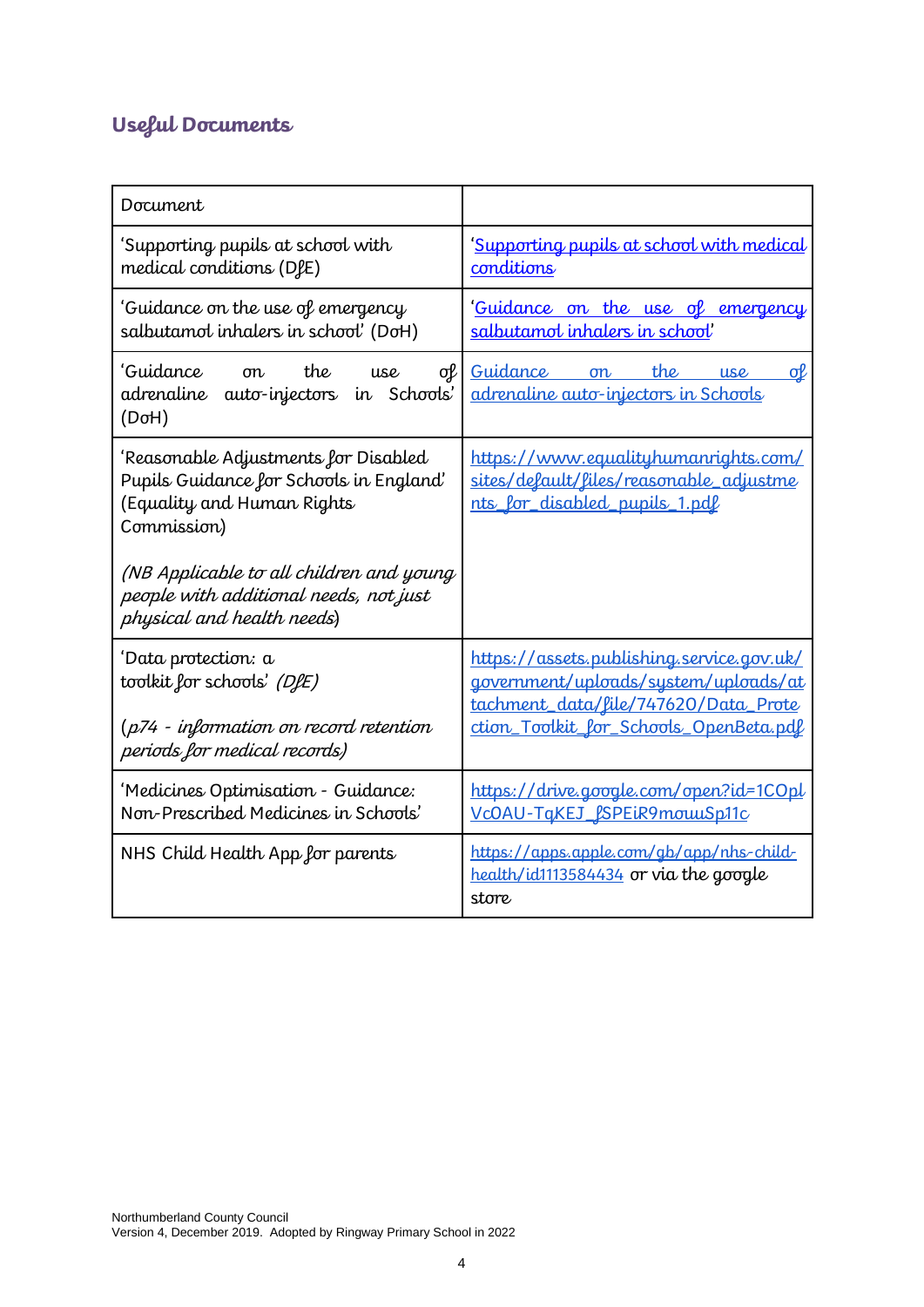# <span id="page-5-0"></span>**Useful Contacts**

Further information, including details of those services mentioned in the table below, can be found on the following websites:

[Northumbria Healthcare NHS Foundation Trust](https://www.northumbria.nhs.uk/our-services/childrens-services/) [Northumberland County Council](https://www.northumberland.gov.uk/Children/Northumberland-Local-Offer-SEND-0-to-25-years/Health.aspx)

| Name                                            | <b>Contact Details</b>                                                                                                                                                                                                                                                                                                                                                                                                |
|-------------------------------------------------|-----------------------------------------------------------------------------------------------------------------------------------------------------------------------------------------------------------------------------------------------------------------------------------------------------------------------------------------------------------------------------------------------------------------------|
| Public Health Nurse<br>(School Nurse)           | Child Health Centre, Wansbeck Hospital, Ashington - 01670<br>564048<br>Eddie Ferguson House, Blyth - 01670 629670<br>Corbridge Health Centre, Hexham - 01434 636939<br>Prudhoe Health Centre, Prudhoe - 01661 832512<br>Tweedmouth Clinic, Berwick - 01289 356962<br>Broomhill Health Centre, Amble-01670 761908<br>Morpeth NHS Centre - 01670 500939<br>Can assist with anaphylaxis, continence training and support |
| Children's Community<br>Nurse                   | 01670 564070                                                                                                                                                                                                                                                                                                                                                                                                          |
| Community<br>Paediatrician Service              | Morpeth/Ashington/Berwick<br>Wansbeck Child Health Centre - 01670 564030<br>Blyth/Cramlington<br>Paediatric secretaries - 01670 396467<br>Tynedale/Hexham<br>Hexham General Hospital - 01434 655395                                                                                                                                                                                                                   |
| Special School Nurse<br>Specialist Epilepsy and | Team Lead, Elaine Davies - 0191 6432591<br>Hexham Priory School - 01434 613440<br>Barndale School - 01665 602541<br>The Centre, Josephine Butler Campus - 01670 844322<br>The Grove School, Berwick Upon Tweed - 01289 306390<br>Contact via switchboard at North Tyneside General Hospital                                                                                                                           |
| Diabetes Nurse                                  | Tel: 0344 811 811.                                                                                                                                                                                                                                                                                                                                                                                                    |
| Clinical<br>Designated<br>Officer               | Sam Barron<br>Tel: 01670 622747                                                                                                                                                                                                                                                                                                                                                                                       |

Northumberland County Council

Version 4, December 2019. Adopted by Ringway Primary School in 2022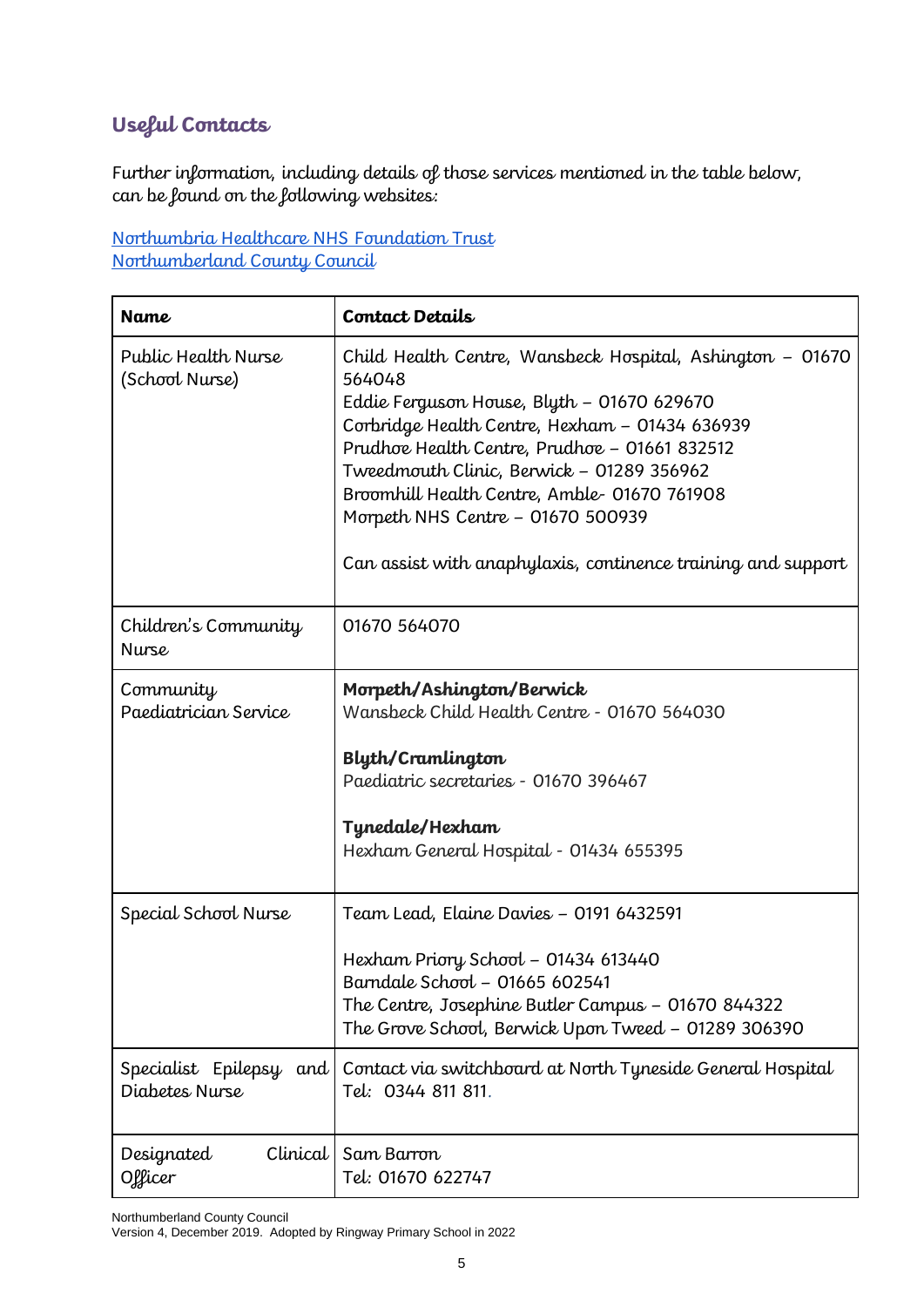|                                                            | Email: Samantha.Barron@northumberland.gov.uk                                                                                                                                                     |
|------------------------------------------------------------|--------------------------------------------------------------------------------------------------------------------------------------------------------------------------------------------------|
| Special Education Needs<br>and Disabilities (SEND)         | sen@northumberland.gov.uk                                                                                                                                                                        |
| Occupational Therapist                                     | Children's physical disability occupational therapy service<br>Northumbria Healthcare NHS Foundation Trust<br>Child health<br>Woodhorn Lane<br>Ashington<br><b>NE63 9JJ</b><br>Tel: 01670 564050 |
| Physiotherapist                                            | sylvia.tingate@northumbria-healthcare.nhs.uk                                                                                                                                                     |
| NCC Corporate Health   01670 623854<br>and Safety Team     |                                                                                                                                                                                                  |
| Asthma UK and Beat<br>Asthma (see resource for<br>Schools) |                                                                                                                                                                                                  |
| Epilepsy Society                                           |                                                                                                                                                                                                  |
| <b>Epilepsy Action</b>                                     |                                                                                                                                                                                                  |
| Diabetes UK                                                |                                                                                                                                                                                                  |
| Anaphylaxis Campaign                                       |                                                                                                                                                                                                  |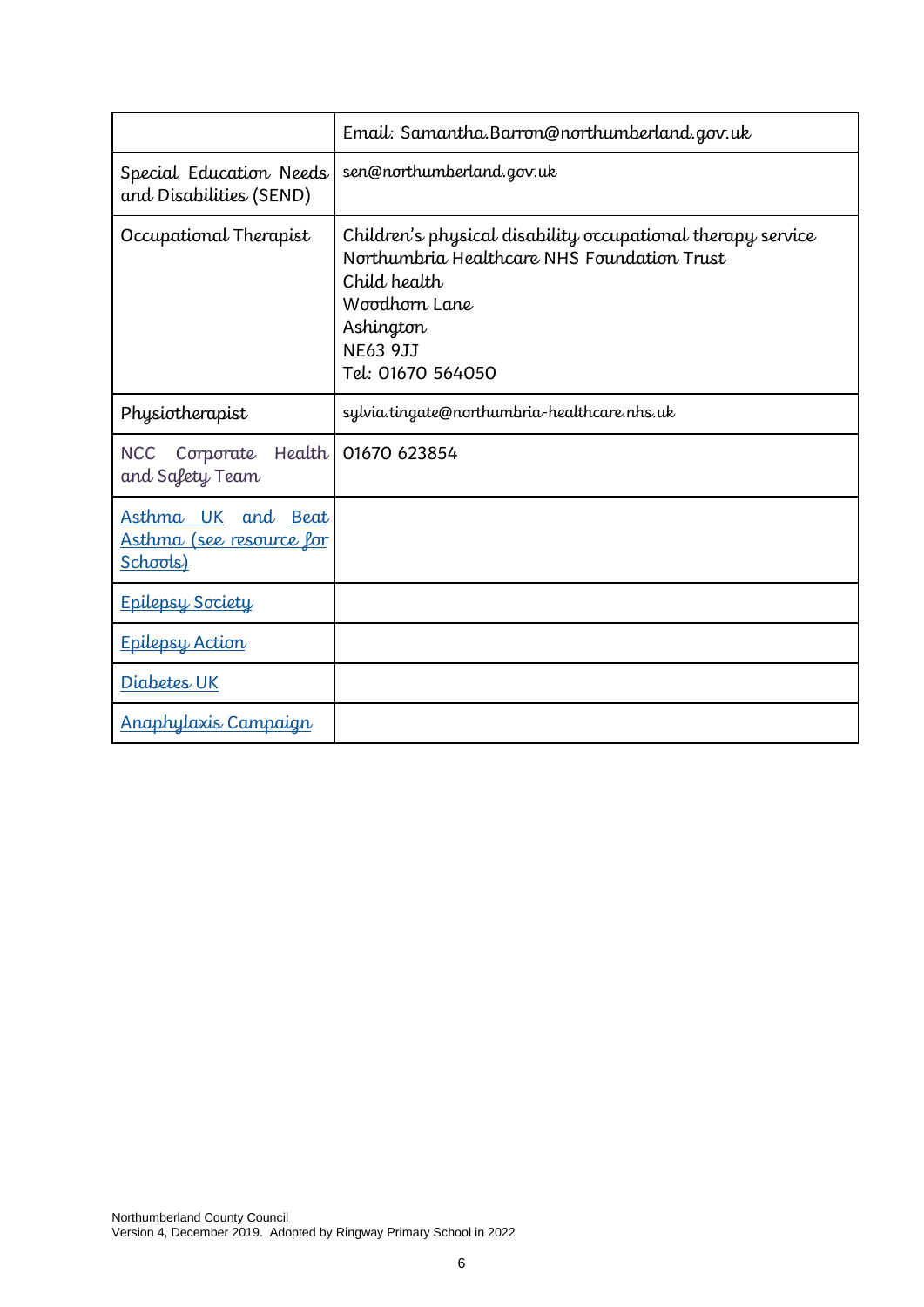# <span id="page-7-0"></span>**Roles and Responsibilities**

# <span id="page-7-1"></span>**Responsibility of Parents**

In modern terminology the term 'parent' is understood to mean not just a parent but anyone who has parental responsibility for the care of a child. Parents have the principal responsibility for the administration of medication to their children, who have the right to be educated with their peers, regardless of any short or long-term needs for medication whilst at school.

Wherever possible, medication should be given at home by parents. If prescribed medicines are to be taken three or more times per day, parents should ask the prescribing doctor if the administration of the medication can occur outside normal school hours. Generally, non-prescription over the counter medication (such as cold remedies, cough medicines, hay fever eye drops etc) will not be administered in school. However, in some circumstances the school may consider administering certain medication and each request received by a parent to do so will be assessed individually. An 'Administration of Medication to Pupils - Agreement between Parents and School' form' (appendix 1) will be required in all cases before any medication can be administered. Further information can be found within the 'Non-Prescribed Medication' section on page 12.

The parents have the principal duty to inform the school of their children's medical conditions and to make a request for the Head to make arrangements for medication to be administered in school. This can occur if the child:

- has been newly diagnosed
- is due to return after a long absence and has a chronic illness or long-term complaints, such as asthma, diabetes, epilepsy or another condition
- is recovering from a short-term illness and is well enough to return to school whilst still receiving a course of antibiotics or other medication.
- has needs that have changed
- is due to attend a new school

# <span id="page-7-2"></span>**Responsibility of Health Care Professionals**

In situations where the condition requires a detailed individual healthcare plan or specific specialist training is required for school staff, this will often require direct input from Healthcare Professionals with clinical responsibility for the child. Examples include community or specialist nurses and, in the case of children with mobility needs, occupational therapists or physiotherapists.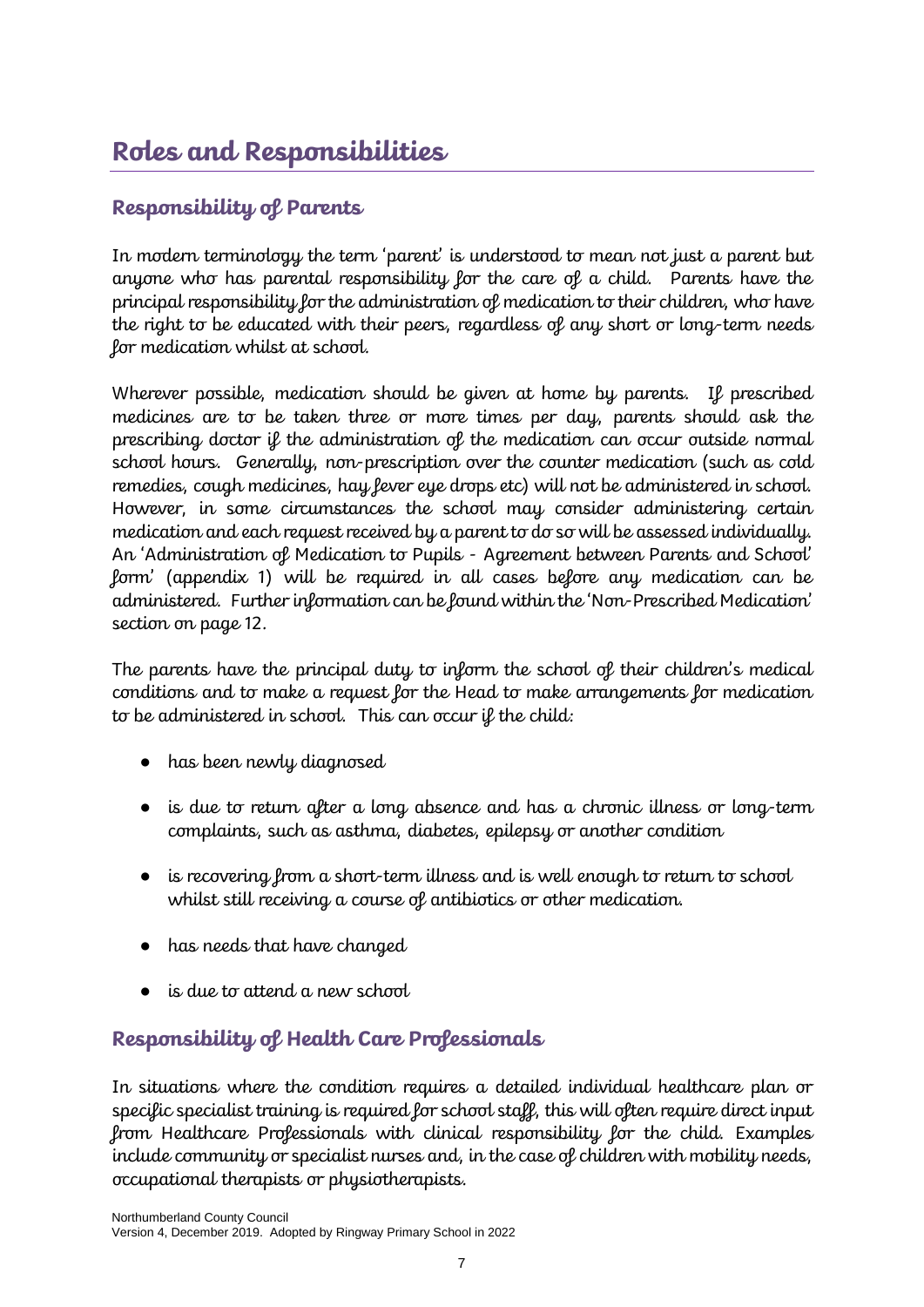Often the specific details in an individual healthcare plan can only be provided by professionals who have access to the confidential notes that the Consultants and other healthcare professionals working with the child in question have prepared.

The role of the Occupational Therapists and physiotherapists are clear; schools can contact these services via the contact information provided previously.

The School Nursing Team is able to provide training on anaphylaxis and continence issues and can provide a 'signposting role' should schools have difficulty accessing professional medical assistance or if there is uncertainty about which consultant to contact.

The specialist nurses employed by the Northumbria Trust are hospital-based and work directly with the relevant consultants. They provide training for diabetes and epilepsy and can offer the necessary assistance with healthcare plans for these conditions.

# <span id="page-8-0"></span>**Responsibility of School Staff**

Each request for medicine to be administered to a pupil in school should be considered on its merits. The Head should give consideration to the best interests of the pupil and the implications for the school.

It is generally accepted that school staff may administer prescribed medication whilst acting in loco parentis. However, it is important to note that this does not imply that there is a duty upon these workers to administer medication and the following should be taken into account:

- No member of staff should be compelled to administer medication to a pupil
- No medication can be administered in school without the agreement of the Head or his/her nominated representative
- The Head and governors must nominate a member of staff to assume the role of Medication Coordinator (Shauna Davison, Jane Willey), who will have overall responsibility for the implementation of this policy. In addition to this, if schools have an emergency asthma kit or emergency AAIs, at least two volunteers for each kit (four in total) should have the responsibility of ensuring this equipment is maintained correctly.
- Separate registers must be compiled defining those pupils who are permitted to use emergency inhalers and emergency AAI.
- Parents requesting administration of medication for their children should be referred to the school's web page where they can access a copy of this document. They should be asked to complete Part 1 of the form 'Administration of Medication to Pupils – Agreement between Parents and School', a copy of which can be found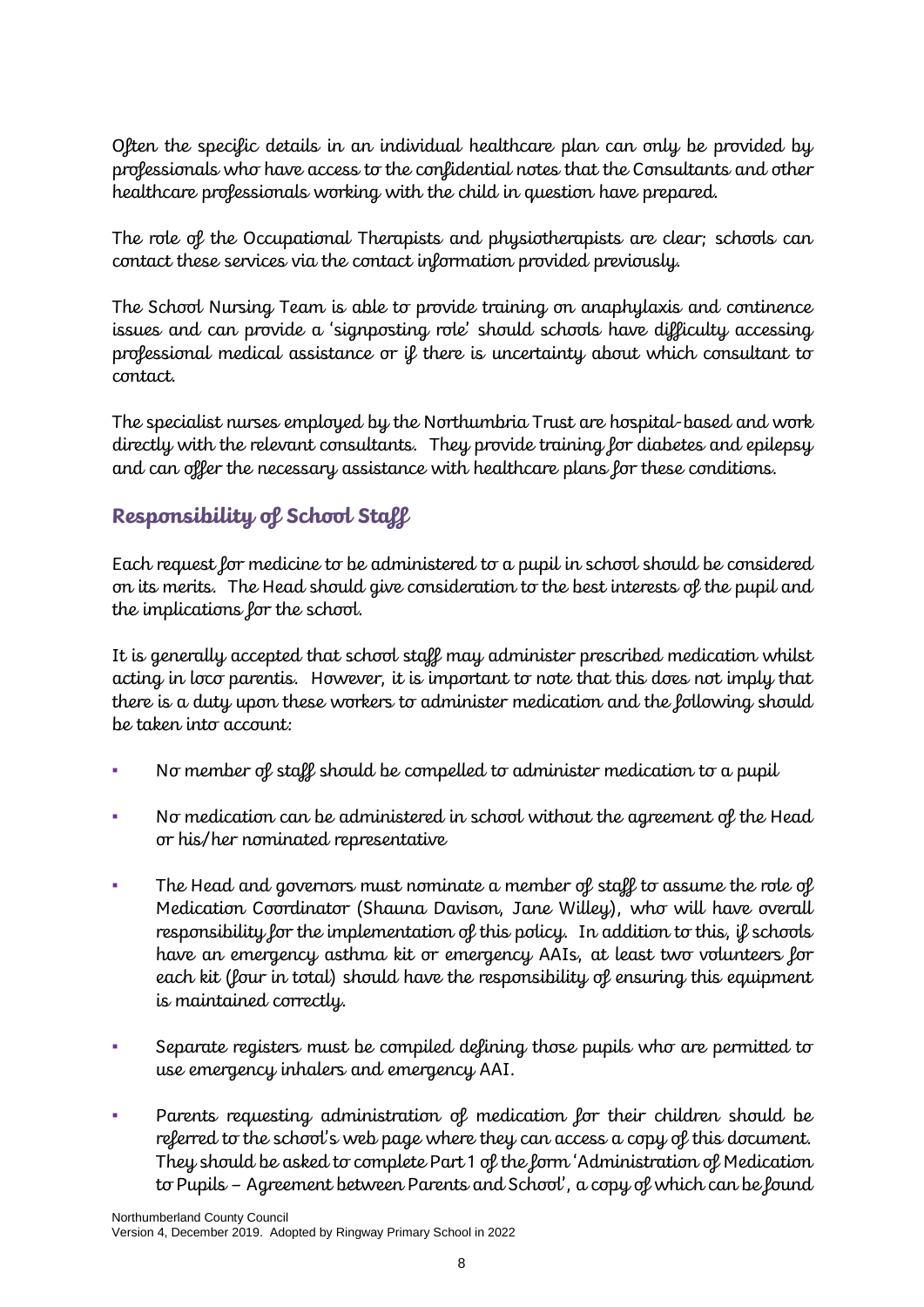in Appendix 1. Completion of this form safeguards staff by allowing only prescribed medication to be administered

School staff may consult with the prescriber to ascertain whether medication can be given outside of school hours.

# <span id="page-9-0"></span>**Day Trips, Residential Visits and Sporting Activities**

School staff should be aware of how a child's medical condition will impact on their participation in such events, however, there should be enough flexibility for all children to participate according to their abilities and with any reasonable adjustments. The only exception would be in cases where evidence from a clinician, such as a GP or specialist consultant, states that participation is not possible or parents do not wish for their child to participate and this is agreed with the establishment.

To determine the reasonable adjustments required, the school should complete a personalised risk assessment. This will ensure that planning arrangements take account of any steps needed to ensure that pupils with medical needs are included. The risk assessment will require consultation with parents and pupils and advice from the relevant healthcare professionals to ensure that pupils can participate safely. In certain situations it may also be appropriate to consult the intended activity providers.

The specific arrangements for a child attending an off-site visit should be recorded with the relevant visit specific information and logged on the EVOLVE system, together with supporting information, such as the risk assessment. These arrangements enable the child to participate fully in such activities and ensure social inclusion, as recommended by the Outdoor Education Advisory Board's National guidance 3.2e 'Inclusion'.

In general, the arrangements detailed in this policy for the safe storage and administration of medication should also apply when taken off site. Medication should be stored in a locked bag or box and held by a designated member of staff who is trained to administer it. Associated documentation, such as the personalised risk assessment, Healthcare plan and Medical Administration Record (MAR) (for Special Schools) should also be available and securely stored with the medication or on an encrypted digital device (which does not rely on a data signal to access it).

The EVOLVE system has a facility which allows a visit form along with all associated attachments to be downloaded electronically to a Compressed (zipped) folder to a digital device. This may assist those schools wishing to store documents on an encrypted digital platform.

Emergency medication, such as inhalers, AAIs etc, should be readily available, with spares being available if necessary, and not locked away. During all off-site educational visits, there may be a requirement to purchase and administer nonprescribed, over the counter medication. In these circumstances, the advice given on page 12 should be adhered to and the parent must be contacted to gain informed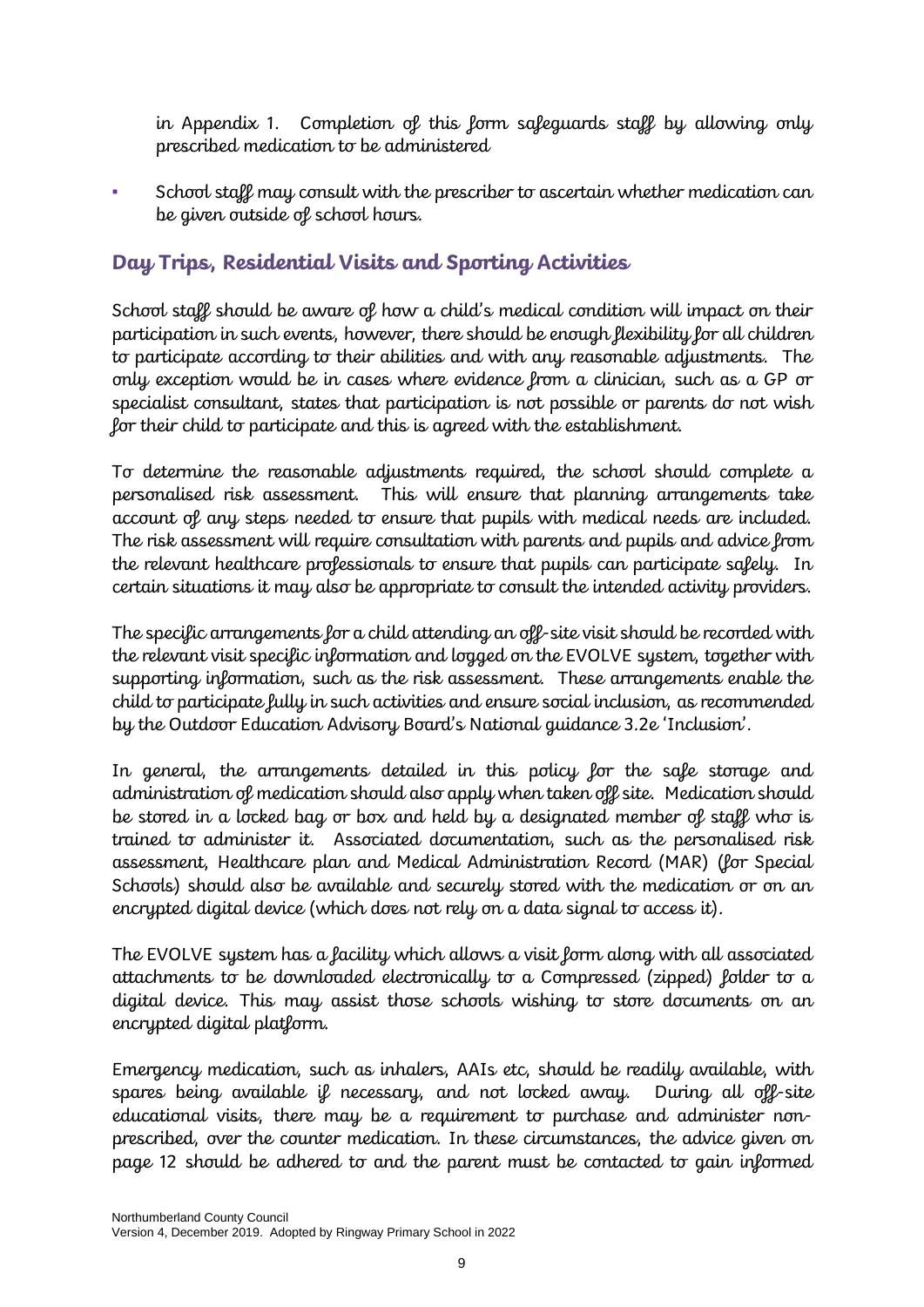consent to administer any medication. A record of all medication administered should be kept (see Appendix 5).

# <span id="page-10-0"></span>**Liability and Indemnity**

Members of staff administering medication in accordance with appropriate training or the details supplied by the parent may rest assured that they are indemnified under the conditions of the existing insurance policies. In such circumstances, any liabilities rest with the insured party (the County Council in the case of maintained schools and the governing body in the case of an academy).

# <span id="page-10-1"></span>**General Procedures**

- 1. If medication cannot be given outside of school hours, parents should fill in the aforementioned request form (Appendix 1) giving the dose to be taken, the method of administration, the time and frequency of administration, other treatment, any special precautions and signed consent.
- 2. The parent (not the pupil) should bring all essential medication to school. It should be delivered personally to the Head or Medication Coordinator. Only the smallest practicable amount should be kept in school.
- 3. All prescribed medication taken in school must be kept in a clearly labelled pharmacy bottle, preferably with a child safety top, which must give the owner's name, the contents and the dosage to be administered. Any non-prescribed medication given should also be kept in the original packaging and include information on dosage.
- 4. Whilst medication is in school it should be kept in a locked cupboard or fridge (if required), preferably in the first aid room, staffroom or main office. In the event of an emergency it should be readily accessible to the named volunteer or young person, when required. The exceptions to this are inhalers, adrenaline auto-injectors and insulin. These medications should be carried by the child or may be kept in the classroom, depending on the child's age and developing independence.
- 5. Medication to be taken orally should be supplied with an individual measuring spoon or syringe. Eye drops and ear drops should be supplied with a dropper. A dropper or spoon must only be used to administer medicine to the owner of that implement.
- 6. When medication is given, the name of the drug, the dose, the mode of administration, the time that treatment is required to be given and date of expiry should be checked. A written record should be kept of the time it was given and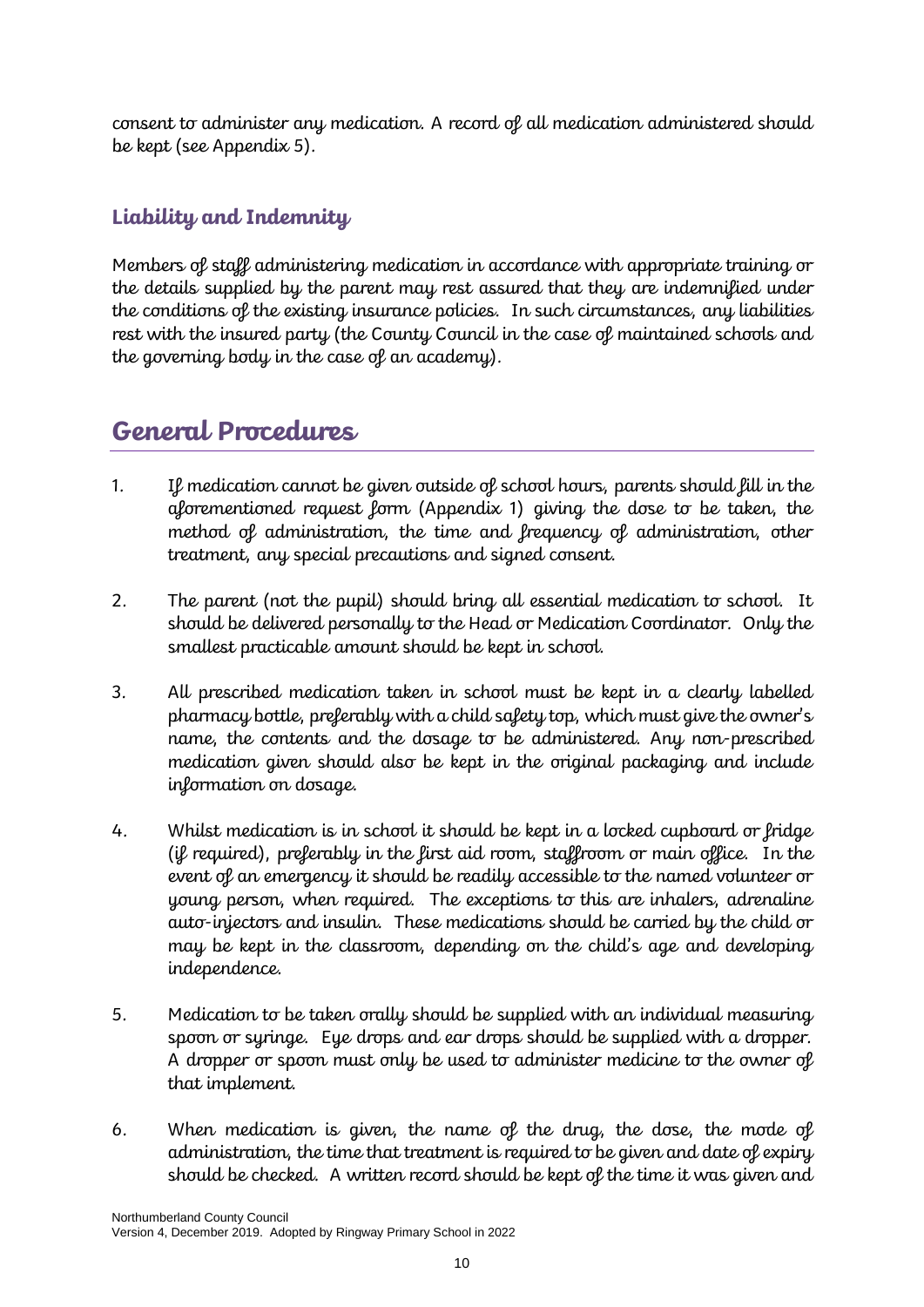by whom to avoid more than one person ever giving more than the recommended dose. This should be kept with the parental consent form. See form in Appendix 1. The parental consent form should be updated regularly (ideally annually) to take account of changes in a pupil's condition.

- 7. Where any change of medication or dosage occurs, clear written instructions from the parent should be provided. If a pupil brings any medication to school for which consent has not been given, school staff should refuse to administer it. In such circumstances the Head should contact the parent as soon as possible.
- 8. Renewal of medication which has passed its expiry date is the responsibility of the parent. Nevertheless, schools should have robust procedures in place to ensure that out of date medication is not administered in error. If parents are unable to collect expired medication then staff should take it to the local pharmacy so that it can be disposed of safely. The medication must not be disposed of in any other way.
- 9. In all cases where, following the administration of medication, there are concerns regarding the reaction of the pupil, medical advice should be sought immediately and the parents informed.
- 10. A new duty on schools requires them to have procedures in place to cover transitional arrangements between schools. The existing school should make contact with the new school the child will be moving to and provide all relevant information. The timescale for doing this should take into account the need for the new school to have sufficient arrangements in place from day one (normally a few months ahead of time). As the process will vary from school to school each governing body should enter its process here.

If members of staff are in doubt about any of the above procedures they should check with the parents or a health professional before taking further action.

# <span id="page-11-0"></span>**Refusal or Forgetting to Take Medication**

<span id="page-11-1"></span>If pupils refuse medication or forget to take it, the school should inform the child's parent as a matter of urgency. If necessary, the school should call the emergency services.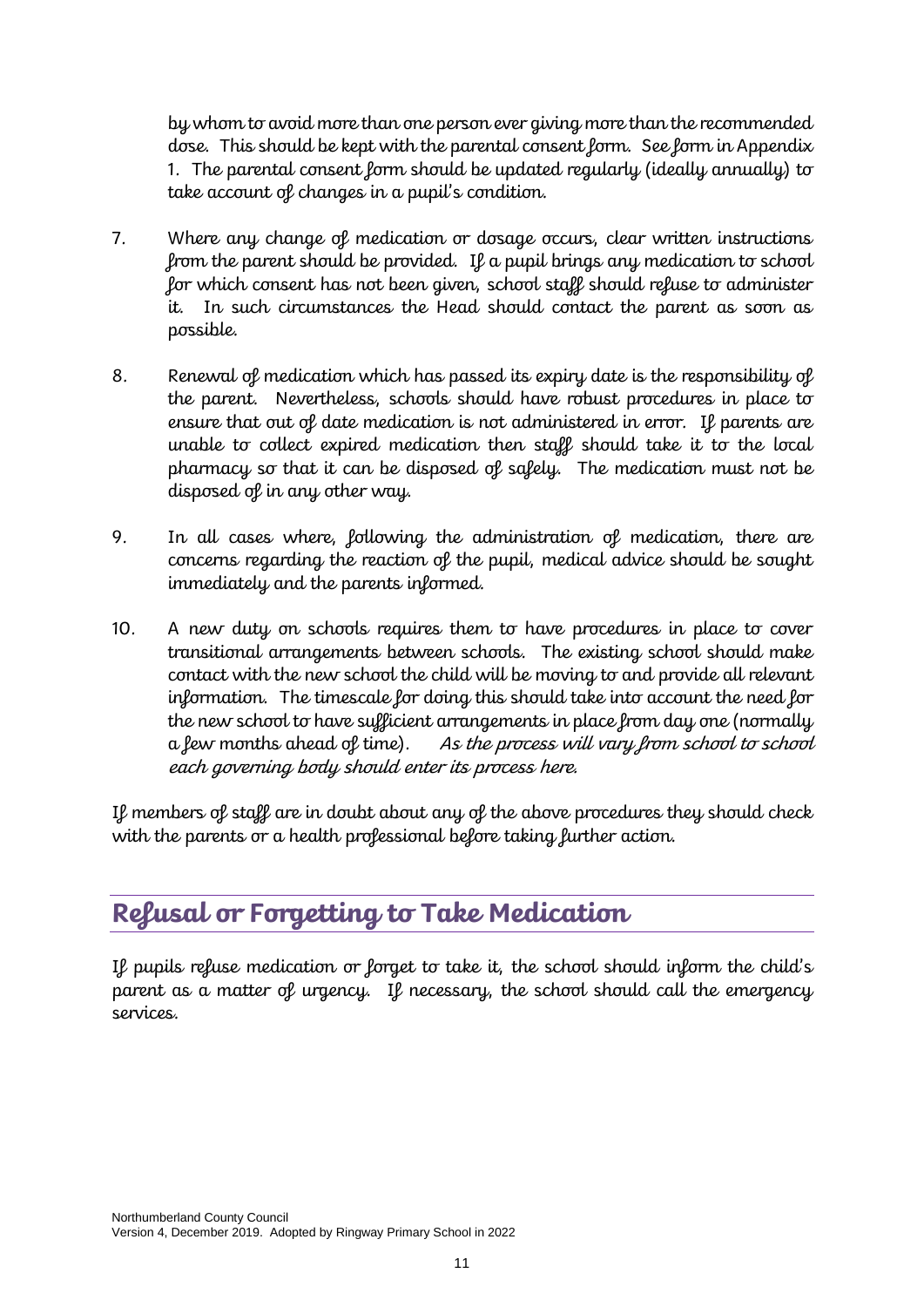# **Non-prescribed Medication**

As mentioned in the "What's New" section on page 2, the NHS North of England Commissioning Support Unit have issued guidance to Local Authorities in relation to the administration of non-prescribed medication, commonly known as over the counter medication, within schools. This is based on national guidance issued to GPs by NHS England to curb the routine prescribing of products that are for:

- A self-limiting condition, which does not require any medical advice or treatment as it will clear up on its own, such as sore throats, coughs and colds
- A condition that is suitable for self-care, which can be treated with items that can easily be purchased over the counter from a pharmacy, such as indigestion, mouth ulcers and warts and verrucae.

To clarify, GPs in Northumberland will no longer be routinely prescribing medication which is otherwise available over the counter in a pharmacy, although there will be exceptions to this in specific cases.

It is not anticipated that this change will have a major impact on schools, as the advice would remain that any treatment of minor conditions where the child is still able to attend school, should, in the main be undertaken at home by the parent or carer. Schools are not expected to administer medication such as cough medicines, cold remedies, hayfever eye drops etc. Staff should not ask parents to obtain a prescription to allow these products to be administered within school as it is extremely unlikely that the GP will provide this. The final decision on whether to administer over the counter medication lies with the Headteacher.

Where a decision is made by the Head to administer over the counter medication to a pupil, the following should be ensured:

- An 'Administration of Medication to Pupils Agreement between Parents and School' form (appendix 1) is completed and includes any information given to the parent by the GP or Pharmacist, including dosage.
- The medication is in the original packaging from the manufacturer which includes the name of the medicine and recommended dosage range (ensure this includes the dosage range for the age of the child).
- The expiry date is checked to ensure the medication is still in date.
- The dosage on the parental agreement form matches that on the packaging/information leaflet provided with the medication and the parent is contacted if there is a discrepancy.

Non prescription medication should be used on a time limited basis. If it appears that the child is frequently receiving this medicine, it may be appropriate to recommend that an appointment with the GP is needed to discuss the continued need for the medicine.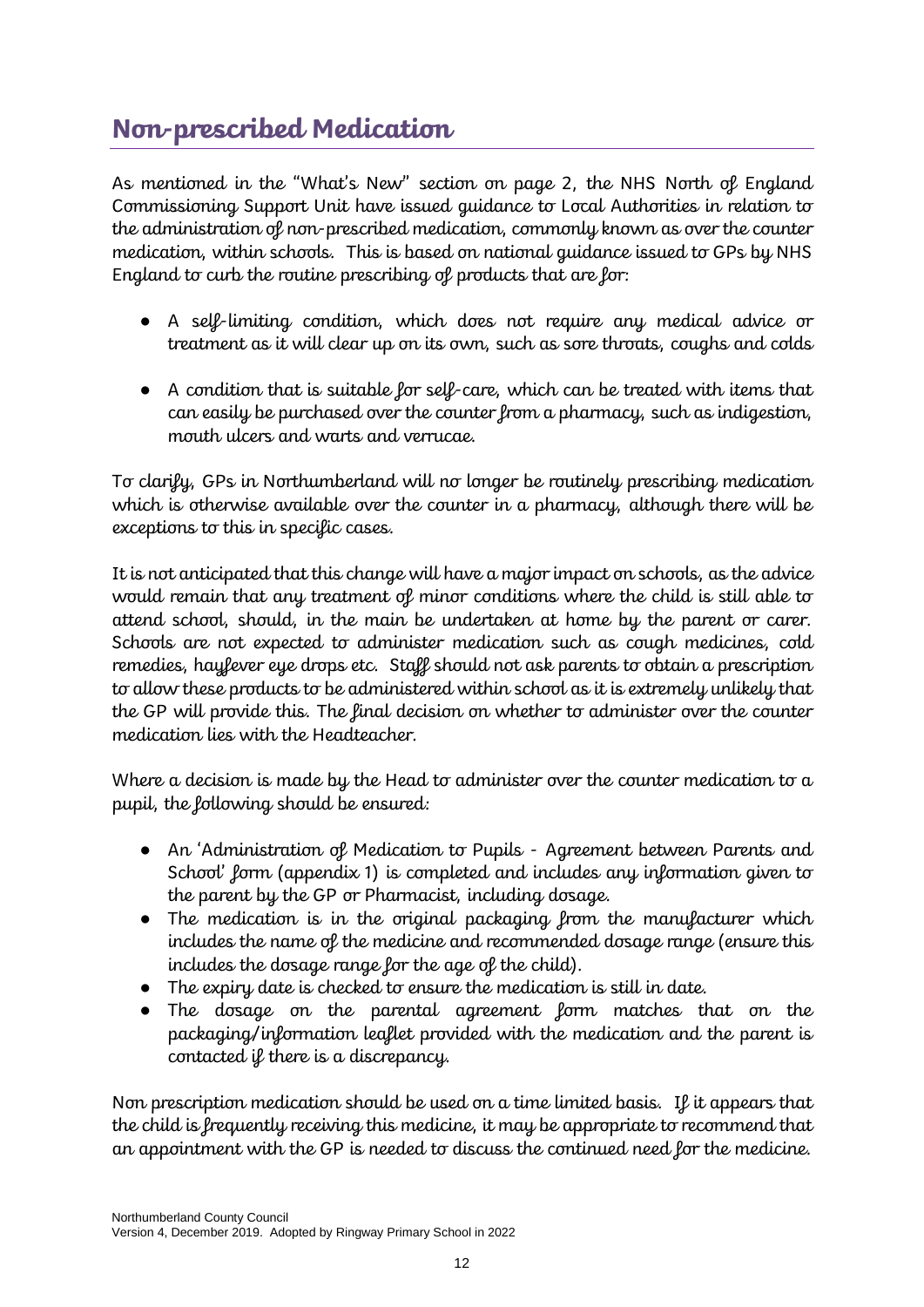It is envisaged that the vast majority of medication administered within the schools will still be prescribed.

#### Paracetamol

At the discretion of the Headteacher, paracetamol can be issued, provided the practice is strictly controlled by adopting the same standards as for other medication. Once again, a formal agreement should be made between the school and the parents (Appendix 1). The Head should authorise specific members of staff to dispense the tablets. In order to monitor and prevent the danger of any individuals overdosing on the medication the nominated member of staff should keep a record of when it was issued, giving such information as the name of the pupil and the time and the dose which was administered (see Appendix 5). Before administering the medication, members of staff should always ask the child whether any side effects or allergic reactions have been experienced previously.

Paracetemol should never be administered without first checking maximum dosages and when the previous dose was taken. A record must be kept of the dose given, and the parents contacted indicating the amount and frequency of the doses administered. Overall control of the administration of such analgesics can help in preventing pupils bringing their own supplies into school.

500mg paracetamol tablets are recommended for such problems as migraines and period pain.

The paracetamol must be kept securely under lock and key and dispensed with care since over-dosage is dangerous. Paracetamol must not be kept in first-aid boxes.

In the main, children of First or Primary School age should only be given paracetamol in exceptional circumstances, such as  $\mathbf{i}\beta$  a child has a raised temperature, the Head can authorise the use of paracetamol via a formal agreement with the parent, as described above.

On no account should aspirin or preparations that contain aspirin be given to pupils unless a doctor has prescribed such medication.

# <span id="page-13-0"></span>**Individual Healthcare Plan**

This section of the policy covers the role of individual healthcare plans in supporting pupils at school who have long-term, severe or complex medical conditions. Statutory guidance imposes a requirement to identify the member of staff who is responsible for the development of these plans. **The school healthcare plan in Appendix 3 must always be completed by school staff, regardless of any other health care plan or other documentation provided by a healthcare professional.**

Northumberland County Council Version 4, December 2019. Adopted by Ringway Primary School in 2022 The governing body should ensure that there are robust school arrangements to: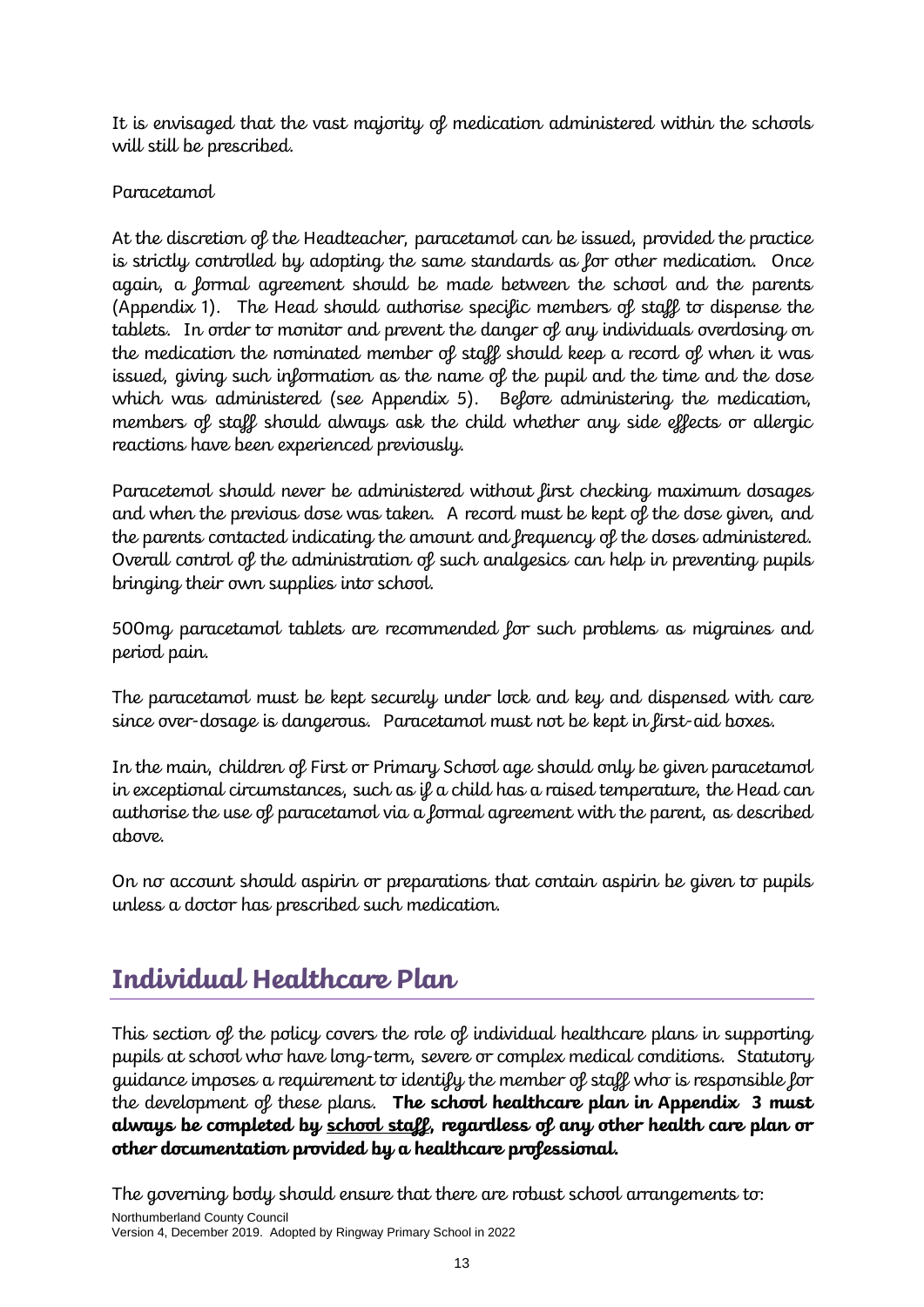- $\bullet$  establish the need for a plan
- ensure that plans are adequate
- review plans at least annually or earlier if evidence indicating that the child's needs have changed is brought to its attention.

Healthcare plans should be developed with the child's best interests in mind and the school should ensure that it assesses and manages risks to the child's education, health and social well-being and minimises disruption.

Personalised risk assessments, moving and handling risk assessments, emergency procedures and other such documents should be used to supplement the individual healthcare plan, as appropriate.

A healthcare plan template is given in Appendix 3. To ensure compliance with the statutory guidance the following issues have been taken into account:

- the medical condition, its triggers, signs, symptoms and treatments
- the pupil's resulting needs, including medication (with details of dose, side-effects and storage arrangements) and other treatments, time, facilities, equipment, testing, access to food and drink where this is used to manage his/her condition, dietary requirements and environmental issues such as crowded corridors, travel time between lessons
- specific support for the pupil's educational, social and emotional needs  $-$  for example, how absences will be managed, requirements for extra time to complete exams, use of rest periods or additional support in catching up with lessons, counselling sessions
- the level of support needed, (some children will be able to take responsibility for their own health needs), including in emergencies. If a child is self-managing their medication, this should be clearly stated with appropriate arrangements for monitoring
- who will provide this support, their training needs, expectations of their role and confirmation of their proficiency to provide support for the child's medical condition from a healthcare professional, together with an indication of the arrangements for cover that will be available when those supporting are unavailable
- who in the school needs to be aware of the child's condition and the support required
- the need to establish arrangements which enable written permission from parents and the Head to be drawn up, thus authorising a member of staff to administer medication or allowing the pupil to self-administer during school hours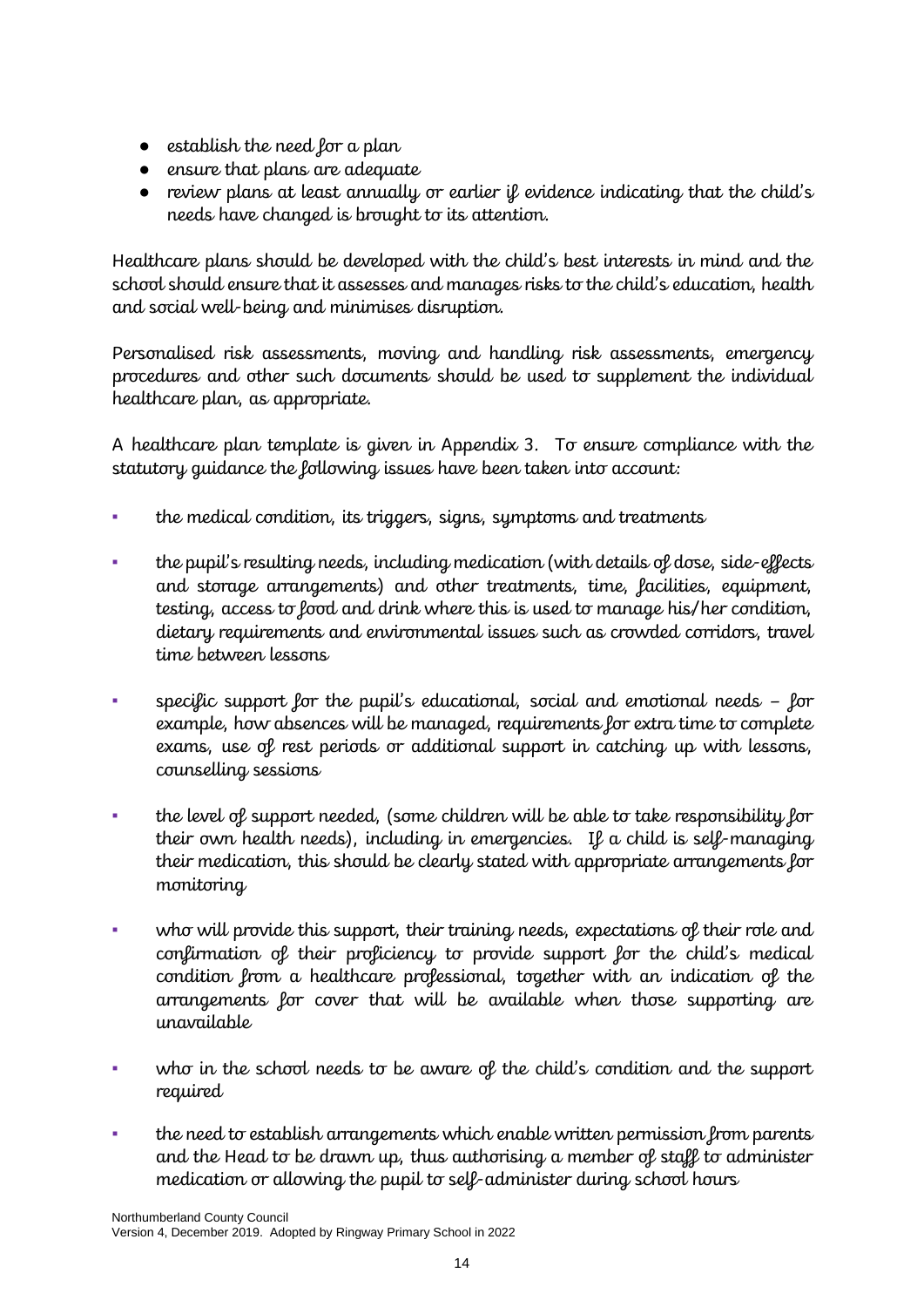- the designated individuals to be entrusted with information about the child's condition where the parent or child has raised confidentiality issues
- what to do in an emergency, including whom to contact, and contingency arrangements. Some children may have an emergency healthcare plan prepared by their lead clinician that could be used to inform development of their individual healthcare plan.
- the separate arrangements or procedures required for school trips, educational visits or other extra-curricular activities.

# <span id="page-15-0"></span>**Practical Advice for Common Conditions**

A small number of children need medication to be given by injection, auto-injectors or other routes. The most appropriate arrangements for managing these situations effectively are best determined by agreement between the school, parent, school nurse (where there is one) and the doctor who prescribed the medication. Experience suggests that it is helpful to have a meeting of all interested parties in school, as it is essential that parents and teaching staff are satisfied with the arrangements that are made.

Members of staff willing to administer medication should be made fully aware of the procedures and should receive appropriate training from competent healthcare staff. More information on training requirements is given below in the sections of this policy covering common medical conditions. The majority of parents will be aware of the contact details for their child's specialist nurse or consultant. Schools should contact them directly in the first instance. The School Nursing Team can be contacted for advice and is able to direct staff to other health agencies, where necessary. An individual healthcare plan for each pupil with a medical need must be completed and conform to the procedures described on pages 13 and 14. Information in the appendices should prove helpful.

The medical conditions in children that most commonly cause concern in schools are asthma, epilepsy, diabetes and anaphylaxis. Essential information about these conditions is provided within this policy.

# <span id="page-15-1"></span>**Anaphylaxis**

# **What is Anaphylaxis?**

Anaphylaxis is an extreme allergic reaction that occurs rarely in people who have an extreme sensitivity to a particular substance known as an allergen. It can affect the whole body, including the airways and circulation. Often it occurs within minutes of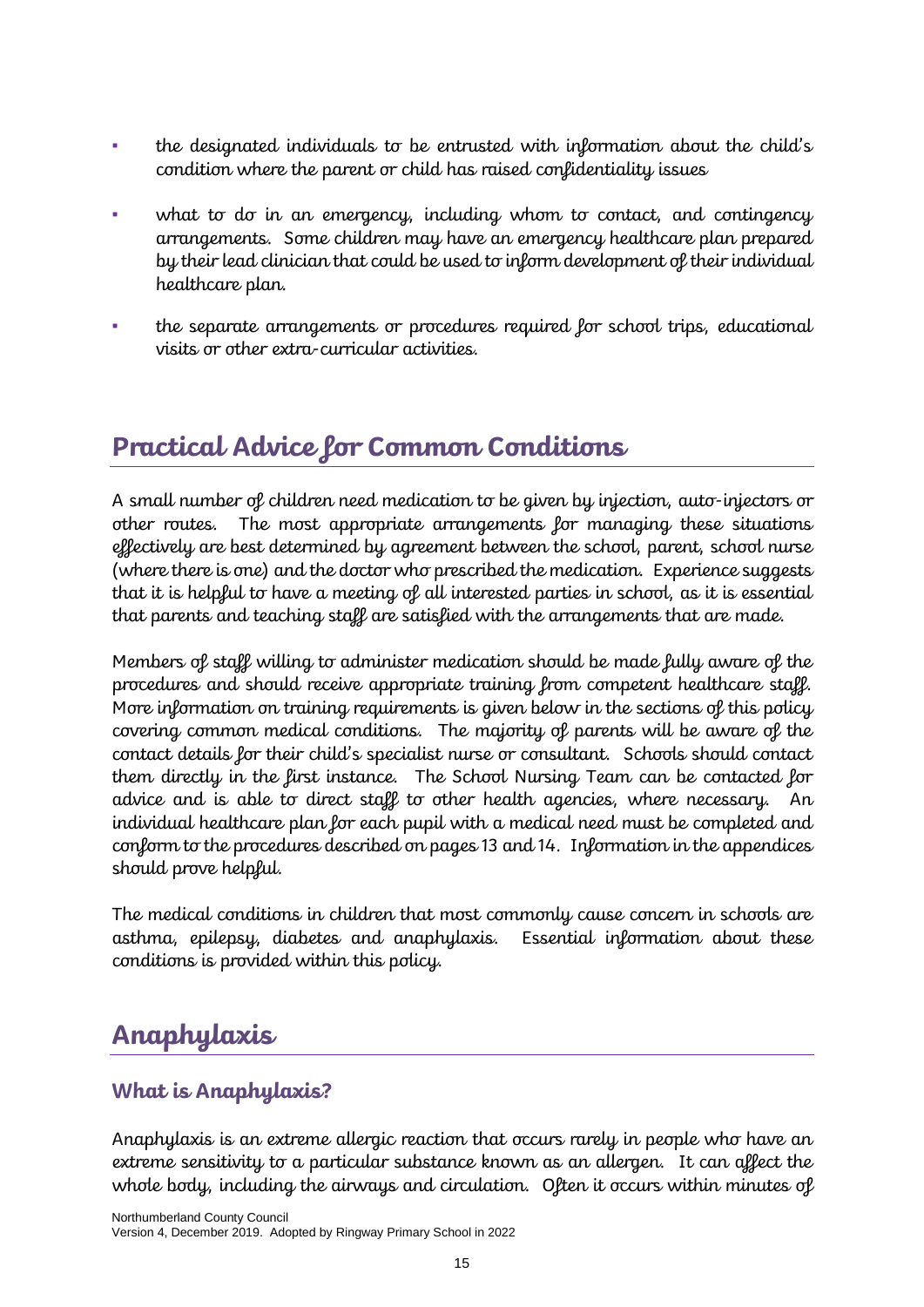exposure to the allergen, though sometimes it does not arise until many hours later. **Anaphylaxis is potentially life threatening - delays in giving adrenaline are a common finding in fatal reactions.**

#### **What Causes it?**

Common causes of anaphylaxis include:

- Edible triggers, such as peanuts, tree nuts, fish, shellfish, dairy products, wheat, sesame, soya and eggs
- Other triggers, such as latex, the venom of stinging insects (for example wasps, bees and hornets), medication such as penicillin, antibiotics, ibuprofen and other drugs or injections

Anaphylactic shock is the most severe form of allergic reaction. This occurs when the blood pressure falls dramatically and the patient loses consciousness.

# **What are the Signs of the Condition?**

Common signs of anaphylaxis in children include:

- swelling in the throat, which can restrict the air supply thus causing breathing difficulties.
- severe asthma
- dizziness
- itchy skin, generalised flushing of the skin, tingling or itching in the mouth or hives anywhere on the body
- swelling of the lips, hands and feet
- abdominal cramps, nausea and vomiting.

# **What is the Treatment for the Condition?**

The treatment for a severe allergic reaction is an injection of adrenaline (also known as epinephrine) into the muscle of the upper outer thigh via an adrenaline auto injector (AAI), such as an epiPen, anapen or jext. An injection should be given as soon as a reaction is suspected.

Northumberland County Council **Anaphylaxis is potentially life threatening - delays in giving adrenaline are a common finding in fatal reactions.** It should always be regarded as a medical emergency which requires an ambulance to be called immediately. Always make it clear to the emergency operator that the child is showing symptoms of anaphylaxis so

Version 4, December 2019. Adopted by Ringway Primary School in 2022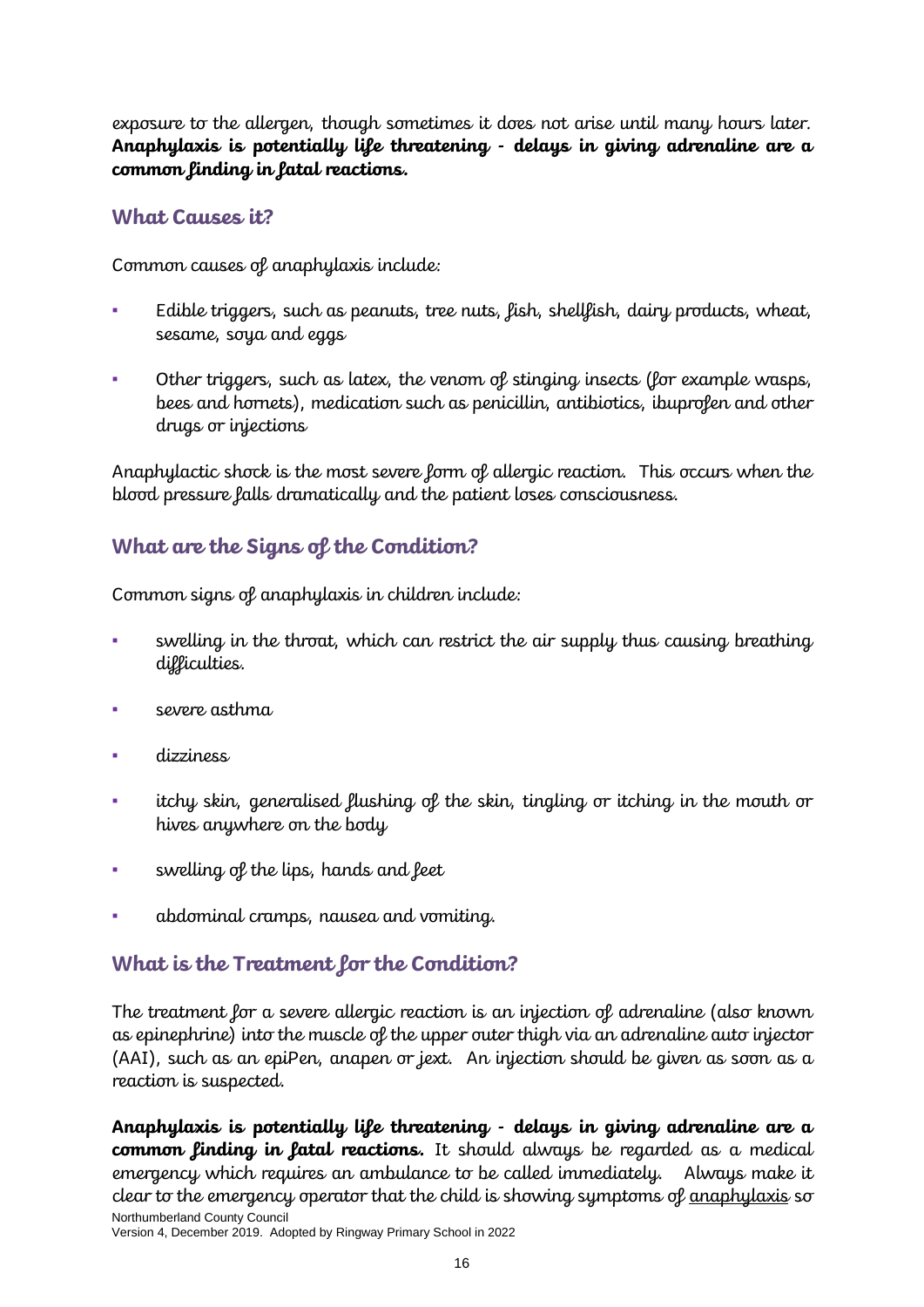that they can prioritise the call. A useful poster on emergency arrangements to be taken is provided in Appendix 9.

## **What Arrangements are in Place at our School?**

# **Healthcare Plan**

Anaphylaxis is manageable. With sound precautionary measures, the development of a suitable healthcare plan and support from members of staff, school life may continue as normal for all concerned.

It is important that appropriate local procedures for the use of adrenaline autoinjectors, should include the following

- awareness among all members of staff that the child has this particular medical condition
- awareness of the symptoms associated with anaphylactic shock
- knowledge of the type of injector to be used
- labelling of injectors for the child concerned, for example adrenaline, antihistamine
- knowledge of the locations where the injector is stored, preferably in an easily accessible place but not locked in a cupboard or office where access is restricted.
- reference the protocol for use of any spare AAIs kept in school (see following page) and the register of pupils to who the spare AAI can be given.
- the provision of appropriate instruction and training to nominated members of staff
- familiarity with the names of those trained to administer treatment
- an understanding of the need to keep records of the dates of issue
- knowledge of emergency contacts

This type of information should be suitably displayed in the areas where the medication is to be kept. This information should include the name of the child and, ideally, a photograph. Care must be given to ensure confidentiality. The information should be accessible but not publicly displayed. Most schools keep this information in the staff room and main office. The information should accompany the medication on school trips. The arrangements for swimming and other sporting activities should also be considered.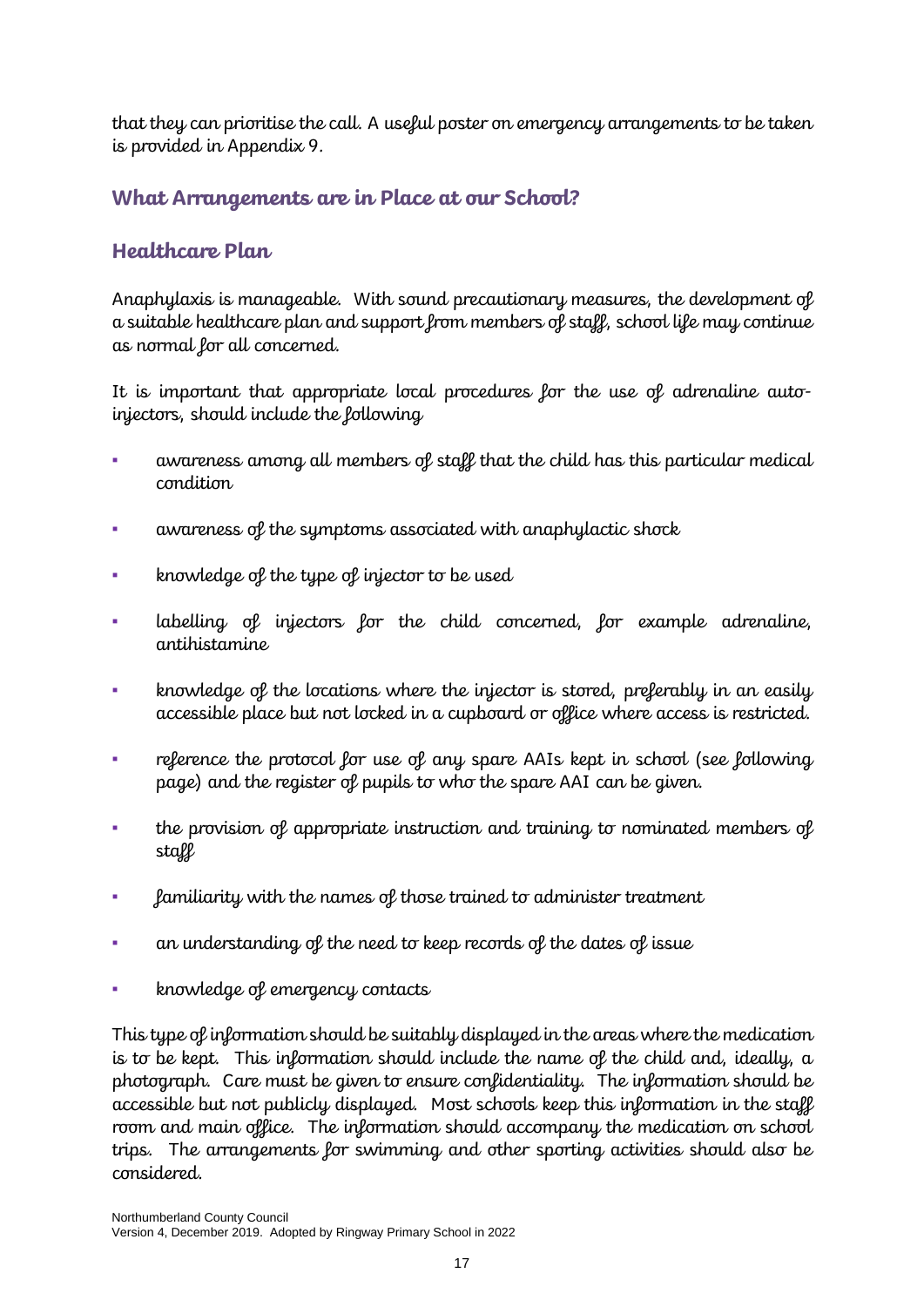Collectively, it is for the Head, the child's parents and the medical staff involved to decide how many adrenaline devices the school should hold, and where they should be stored.

Where children are deemed sufficiently responsible for carrying their own emergency treatment with them, it is nevertheless important that a spare set should always be kept safely on site. This should be accessible to all staff and stored in a secure place. In large schools or split sites, it is often quicker for staff to use an injector that is with the child rather than taking time to collect one from a central location. In an emergency situation it is important to avoid any delay.

# <span id="page-18-0"></span>**Spare Emergency AAI**

As mentioned previously, schools are now able to keep spare AAI's on the premises. **It is important that school staff read the content of the DoH document [Guidance on](https://assets.publishing.service.gov.uk/government/uploads/system/uploads/attachment_data/file/645476/Adrenaline_auto_injectors_in_schools.pdf)  [the use of adrenaline auto-injectors in Schools](https://assets.publishing.service.gov.uk/government/uploads/system/uploads/attachment_data/file/645476/Adrenaline_auto_injectors_in_schools.pdf) dated September 2017.**

## **Supply**

Spare AAIs are available, without a prescription, from a pharmacist; a sample letter requesting these can be found in the above document, which also details the various brands and doses available, depending on the age of the child (see page 7 of the above document). The spare AAI can be administered to a pupil whose own prescribed AAI cannot be administered correctly without delay or is not available; it does not replace a child's own prescribed AAI. Staff are also able to administer this to those children who have not been prescribed an AAI, but only in cases where both written medical authorisation and written parental consent for its use has been provided. In the event of a possible severe allergic reaction in a pupil who does not meet these criteria, emergency services (999) should be contacted and advice sought from them as to whether administration of the spare AAI is appropriate.

Any school wishing to keep spare AAIs should establish a policy or protocol for their use which is in line with this policy and the above DoH document. Schools can incorporate this into existing protocols for use of AAIs or into this policy. The protocol should include:

- arrangements for the supply, storage, care, and disposal of spare AAI(s) in line with this Supporting Pupils policy.
- $\bullet$  a register of pupils who have been prescribed an AAI(s) (or where a doctor has provided a written plan recommending AAI(s) to be used in the event of anaphylaxis).
- written consent from the pupil's parent/legal guardian for use of the spare AAI(s), as part of a pupil's individual healthcare plan.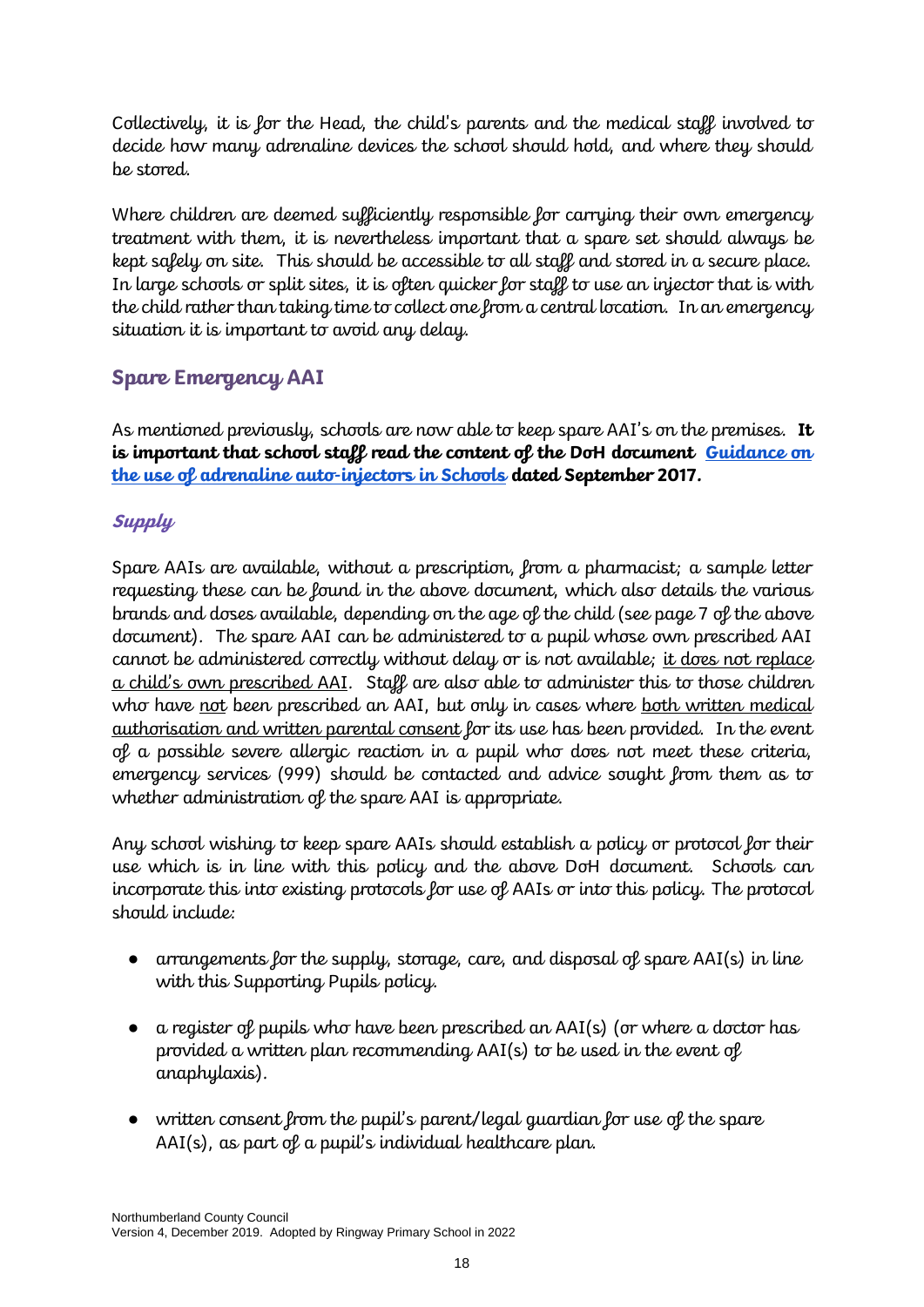- ensuring that any spare AAI is used only on pupils where both medical authorisation and written parental consent has been provided.
- appropriate support and training for staff in the use of the AAI in line with the schools wider policy on supporting pupils with medical conditions.
- arrangements for purchase, storage and disposal of spare AAIs.
- Details of the named individual responsible for overseeing the protocol and monitoring it's implementation and maintaining the allergy register. The names of two individuals responsible for the supply, storage, care and disposal of the AAI should also be included..
- keeping a record of use of any  $AAI(s)$ , as required by Supporting Pupils policy and informing parents or carers that their pupil has been administered an AAI and whether this was the school's spare AAI or the pupil's own device.

#### **The Emergency Anaphylaxis Kit**

It is good practice for schools holding spare AAIs to store these as part of an emergency anaphylaxis kit which should include:•

- $\bullet$  1 or more AAI(s).
- Instructions on how to use the device(s).
- Instructions on storage of the AAI device(s).
- Manufacturer's information.
- A checklist of injectors, identified by their batch number and expiry date with monthly checks recorded.
- A note of the arrangements for replacing the injectors.
- A register of pupils to whom the AAI can be administered.
- An administration record

Schools might like to keep the emergency kit together with the "emergency asthma inhaler kit" if one is kept (see section on Asthma below). Many food-allergic children also have asthma, and asthma is a common symptom during food-induced anaphylaxis.

Severe anaphylaxis is an extremely time-critical situation. Delays in administering adrenaline have been associated with fatal outcomes. Schools should ensure that all AAI devices, including those in the Emergency kit, are kept in a safe and suitably central location to which all staff have access, such as the school office or staff room, but in which the AAI is out of the reach and sight of children. They must not be locked away in a cupboard or an office where access is restricted. They should not be located more than 5 minutes away from where they may be needed. In larger schools, it may be prudent to locate a kit near the central dining area and another near the playground; more than one kit may be needed.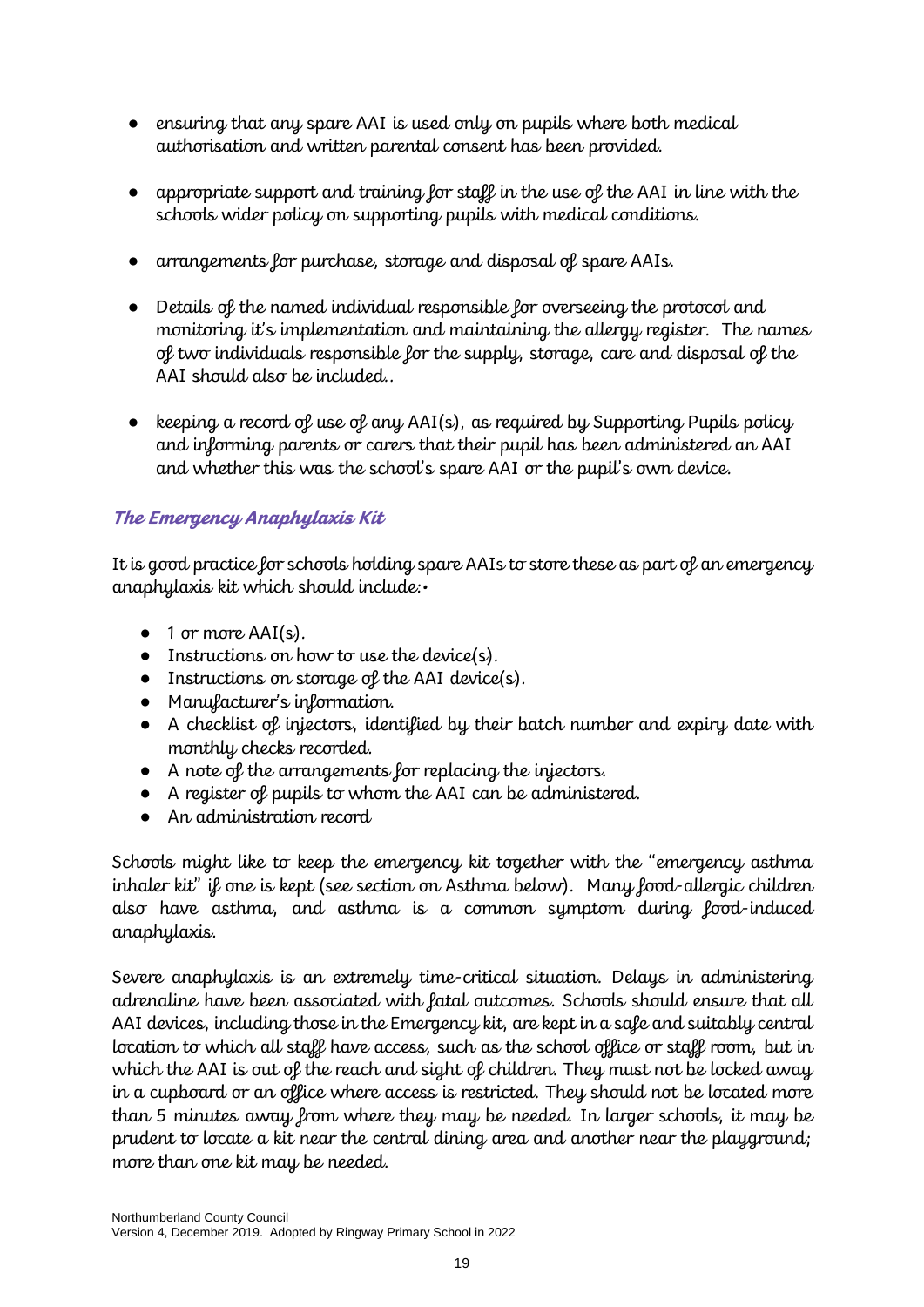Any spare AAI devices held in the Emergency Kit should be kept separate from pupil's own prescribed AAI which might be stored nearby; the spare AAI should be clearly labelled to avoid confusion.

#### **Storage and Care of the AAI**

A school's allergy/anaphylaxis policy should include staff responsibilities for maintaining the spare anaphylaxis kit. It is recommended that at least two named volunteers amongst school staff should have responsibility for ensuring that:

- on a monthly basis the AAIs are present and in date.
- that replacement AAIs are obtained when expiry dates approach (this can be facilitated by signing up to the AAI expiry alerts through the relevant AAI manufacturer).
- The AAI devices should be stored at room temperature (in line with manufacturer's guidelines), protected from direct sunlight and extremes of temperature.

Schools may wish to require parents to take their pupil's own prescribed AAIs home before school holidays (including half-term breaks) to ensure that their own AAIs remain in date and have not expired.

#### **Disposal**

Once an AAI has been used it cannot be reused and must be disposed of according to manufacturer's guidelines. Used AAIs can be given to the paramedics on arrival or can be disposed of in a pre-ordered sharps bin.

#### **School trips including sporting activities (also see page 9)**

Schools should conduct a risk-assessment for any pupil at risk of anaphylaxis taking part in a school trip, in much the same way as they already do so with regard to safeguarding etc. Pupils at risk of anaphylaxis should have their AAI with them, and there should be staff trained to administer the AAI in an emergency. Schools may wish to consider whether it may be appropriate, under some circumstances, to take spare AAI(s) on some trips.

#### **Food Management**

Day-to-day policy measures are needed for food management; awareness of the child's needs in relation to the menu, individual meal requirements and snacks in school. When catering staff are employed by a separate organisation, it is important to ensure that the Kitchen Manager is fully aware of the child's particular requirements. A `kitchen code of practice' should be put in place.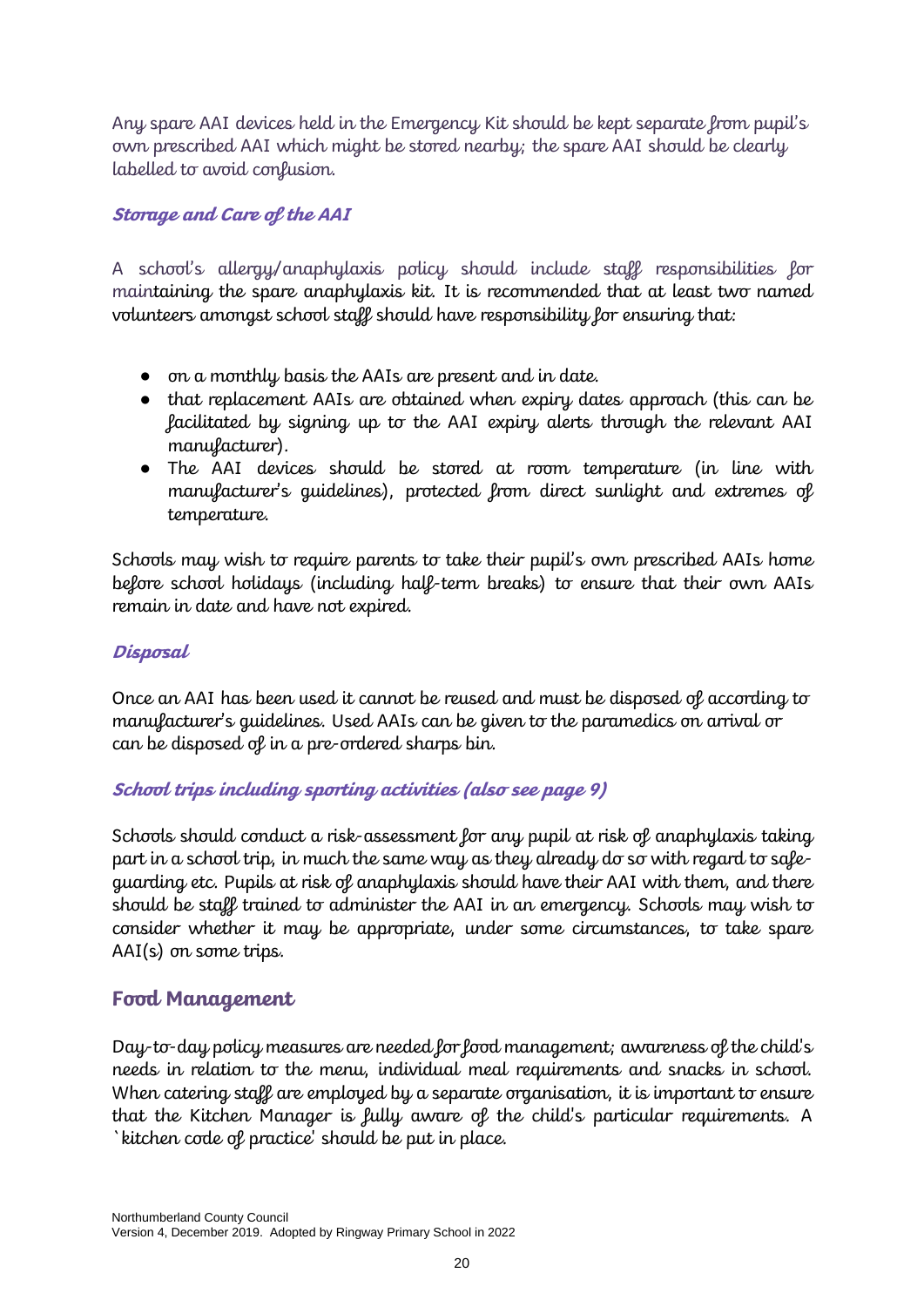Parents often ask for the Head to exclude from the premises the food to which their child is allergic. This is not always feasible, although appropriate steps to minimise any risks to allergic children should be taken. **Training**

It would be reasonable for ALL staff to:•

- be trained to recognise the range of signs and symptoms of an allergic reaction;
- understand the rapidity with which anaphylaxis can progress to a lifethreatening reaction, and that anaphylaxis may occur with prior mild (e.g. skin) symptoms;
- appreciate the need to administer adrenaline without delay as soon as anaphylaxis occurs, before the patient might reach a state of collapse (after which it may be too late for the adrenaline to be effective);
- $\bullet$  be aware of the anaphylaxis policy;
- $\bullet$  be aware of how to check if a pupil is on the register;
- be aware of how to access the AAI;

Where members of staff have volunteered to inject adrenaline in an emergency, the school will need to contact the School Nursing Team at Northumbria Healthcare to arrange for them to deliver an appropriate training session in the use of the autoinjectors. Colleagues can be reassured that these devices are simple to administer.

# <span id="page-21-0"></span>**Asthma**

#### **What is Asthma?**

People with asthma have airways which narrow as a reaction to various triggers. The narrowing or obstruction of the airways causes breathing difficulties.

#### **What Causes it?**

There are many things that can trigger an asthma attack. Common examples include:

- viral infections
- house dust mites
- pollen
- smoke
- fur
- feathers
- pollution
- laughter
- excitement
- stress

Northumberland County Council Version 4, December 2019. Adopted by Ringway Primary School in 2022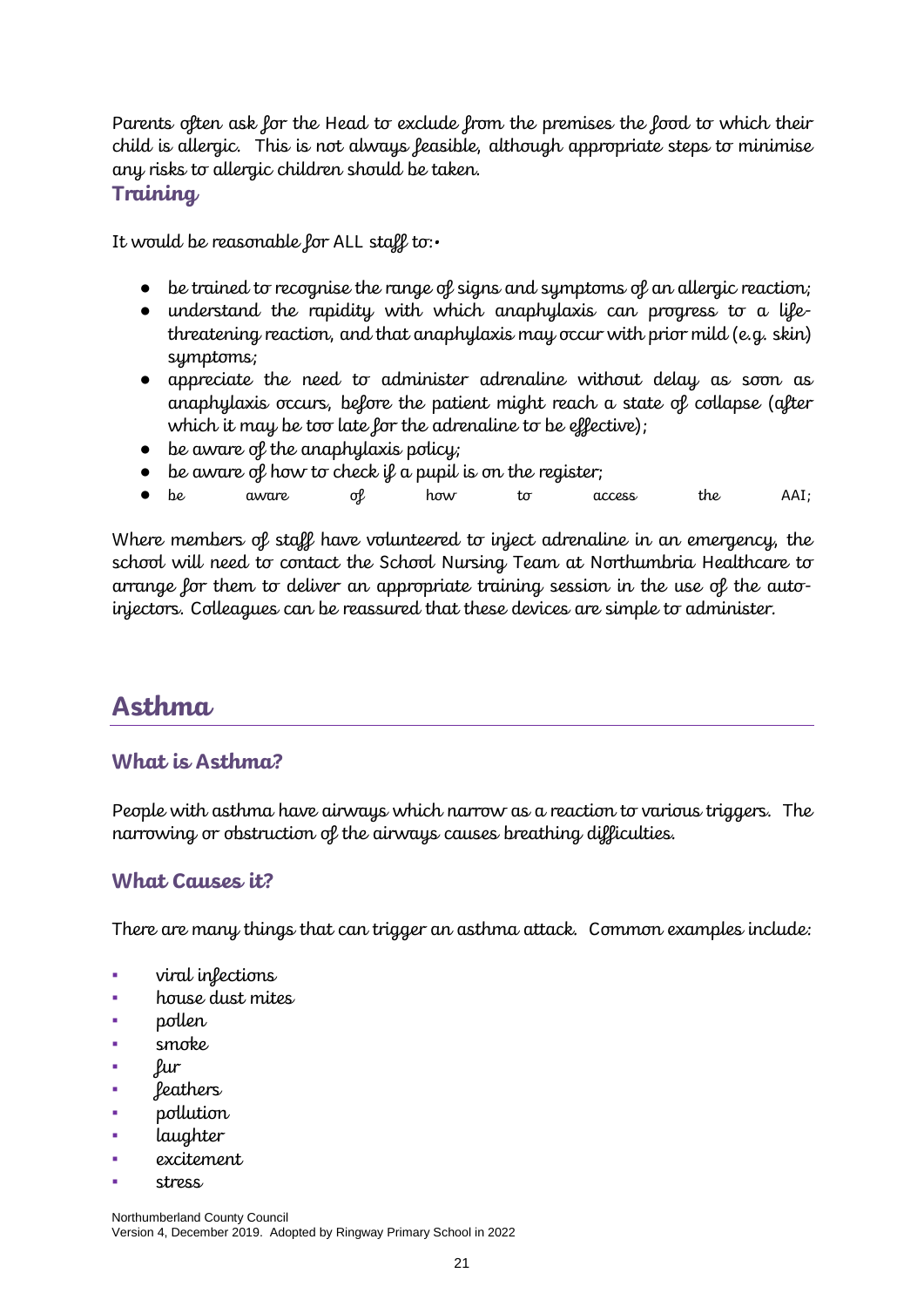# **What are the Signs of the Condition?**

The most common symptoms of an asthma attack include:

- coughing
- wheezing
- difficulty breathing
- nasal flaring
- a tight feeling in the chest (younger children may express this as 'tummy ache' or feeling like someone is sitting on their chest)
- Inability to talk or complete sentences (some children will go very quiet).

#### **What is the Treatment for the Condition?**

The main types of medicines used to treat asthma are discussed briefly below:

#### **Relievers**

Usually it is a reliever that a child will need during the school day. Relievers (usually blue inhalers) are medicines that are taken immediately to relieve the symptoms of asthma during an attack. They quickly relax the muscles surrounding the narrowed airways thus allowing them to open wider, making it easier for the child to breathe. They are sometimes taken before exercise.

#### **Preventers**

Preventer inhalers can be brown, red or orange in colour and can sometimes be in the form of tablets. Preventers are usually used out of school hours and it is rare for them to be needed during the school day.

Preventers protect the lining of the airways, help to calm the swelling and stop the tubes in the lungs from being so sensitive.

#### **Spacers**

Both kinds of inhalers are often used in combination with spacers which help deliver medicine to the lungs more effectively. Where prescribed, the spacer should be individually labelled with the child's name and kept with the inhaler.

#### **Nebulisers**

A nebuliser is a machine that creates a mist of medicine that is then breathed through a mask or mouthpiece. They are becoming increasingly less common. Pupils with asthma should not normally need to use a nebuliser in school. However, if they do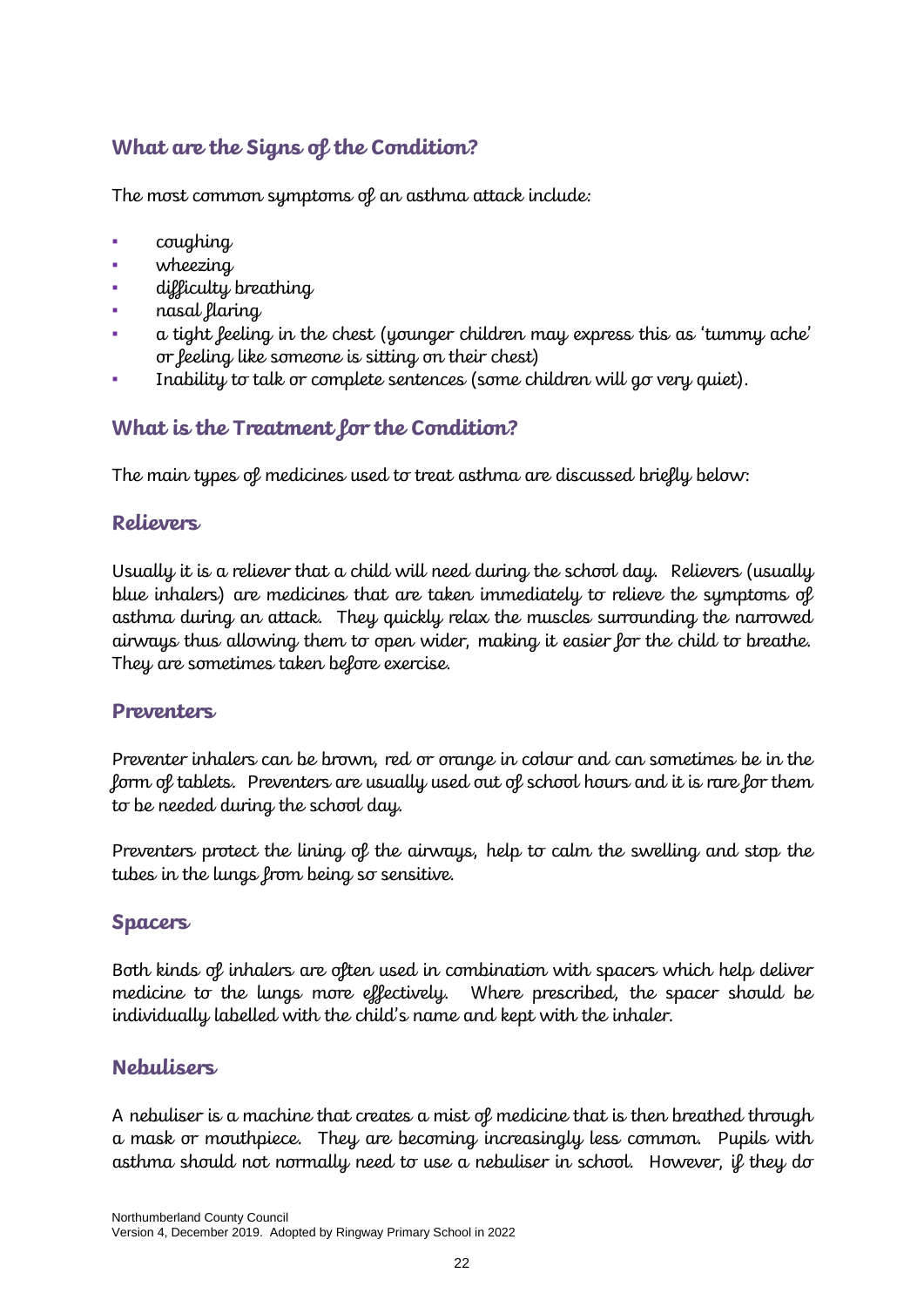have to use one then members of school staff will need to receive appropriate training from a healthcare professional.

# **Training**

Since emergency treatments vary in each case, the parents will often be best placed to inform schools of the child's treatment regime. There may be a specialist nurse from the local NHS Trust who can deliver training and will have access to the medical advice that has informed the healthcare plan.

Children with asthma will often be looked after solely by their GP or Asthma Nurse. Although the GP would be unable to provide training it is likely that they will provide the information that would help school staff to complete the healthcare plans. Children with complex conditions may have access to a specialist nurse with expert knowledge in oncology, nephrology, gastroenterology, urology or cystic fibrosis, who may be able to assist.

#### **Designated Members of Staff**

Designated members of staff should be trained in:

- recognising asthma attacks (and distinguishing them from other conditions with similar symptoms)
- responding appropriately to a request for help from another member of staff
- recognising when emergency action is necessary
- administering salbutamol inhaler through a spacer
- keeping appropriate records of asthma attacks.

#### **ALL Members of Staff**

In addition to this, it would be reasonable for **ALL** members of staff to be:

- trained to recognise the symptoms of an asthma attack and, ideally, how to distinguish them from other conditions with similar symptoms
- aware of this policy
- aware of how to check if a child is on the asthma register
- aware of how to access the emergency inhaler and who the designated members of staff are, and the policy on how to access their help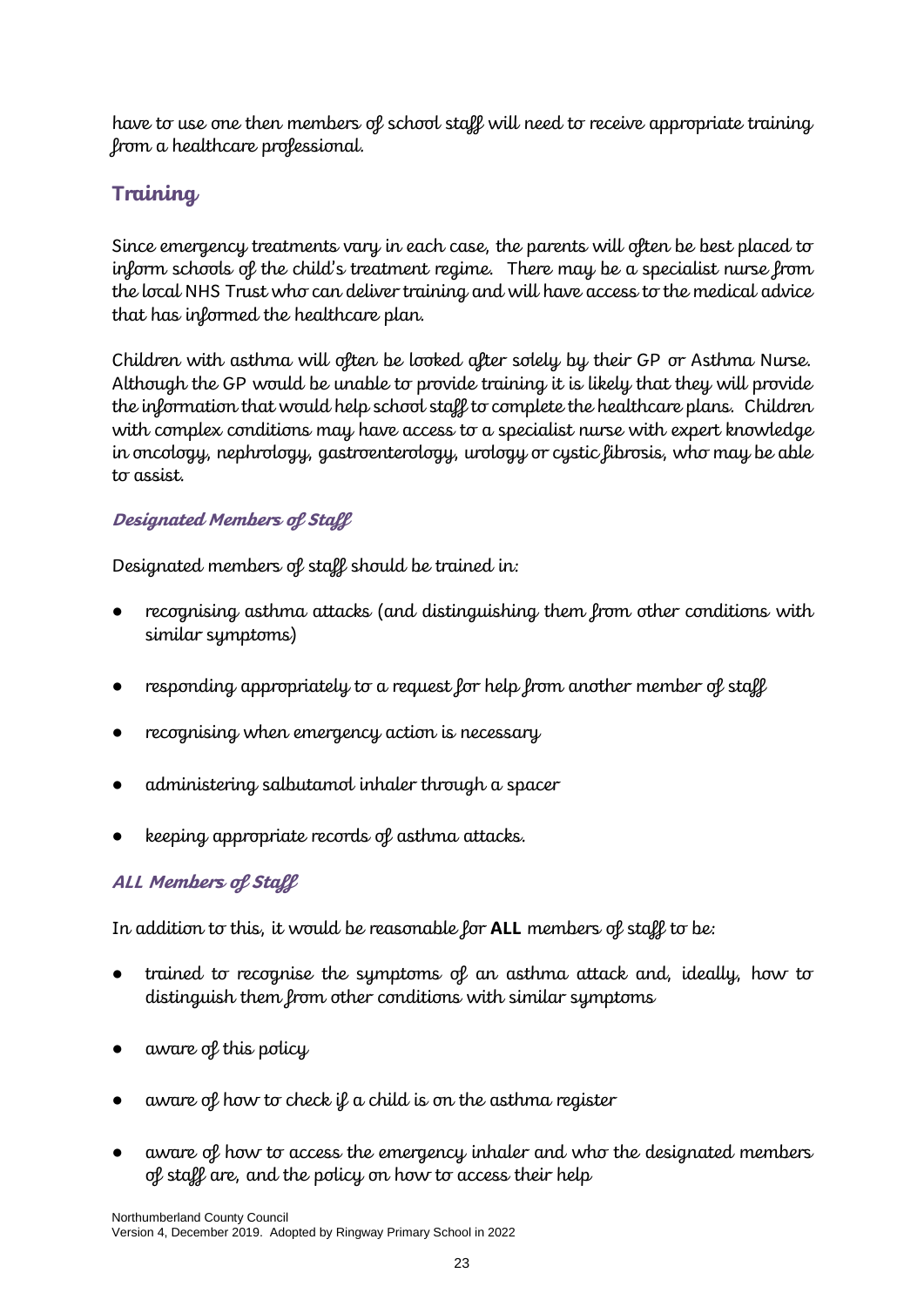**Asthma UK has produced demonstration films on using a metered-dose inhaler and spacers suitable for staff and children. [http://www.asthma.org.uk/knowledge-bank-treatment-and-medicines-using-your](http://www.asthma.org.uk/knowledge-bank-treatment-and-medicines-using-your-inhalers)[inhalers](http://www.asthma.org.uk/knowledge-bank-treatment-and-medicines-using-your-inhalers)**

**Beat Asthma also has a useful resource page specifically aimed at schools: <http://www.beatasthma.co.uk/resources/schools/>**

#### **What Arrangements are in Place at our School?**

#### **Healthcare Plan**

Pupils with asthma will need to have an individual healthcare plan, details about which are given on page 13 and in Appendix 3.

It is important to agree with parents of children with asthma how to recognise when their child's asthma gets worse and what action needs to be taken at that time. An Asthma Action Plan (available from Asthma UK) is a useful way to store written information about a child's asthma. The child's GP or Asthma Nurse will complete this in conjunction with the child and his/her parent. It includes details of the inhalers used, asthma triggers for the child, emergency action and contacts for the GP or Asthma Nurse. This can be attached to the healthcare plan.

In early years settings it is foreseeable that the younger children will not have the ability to convey to members of staff that their symptoms are getting worse or identify what medicines they need to take and when. It is, therefore, imperative that early years and primary school staff, who have younger children in their classes, know how to identify when symptoms of asthma are getting worse and what action they need to take when this happens. This should be reinforced by asthma action plans, asthma medicine cards (both provided by parents) and regular training and support for staff.

#### **Asthma Register**

A register of children who have been diagnosed with asthma or prescribed a reliever inhaler should be kept. This is particularly crucial in larger schools, where there may be many children with asthma, and it will not be feasible for individual members of staff to be aware of which children these are. In primary settings, where a teacher has responsibility for a single class each year, this will be easier to manage (so a register may not be needed).

Schools should ensure that the asthma register is easy to access, and allows for a quick check to take place to establish if a child is recorded as having asthma and that consent for an emergency inhaler to be administered has been obtained.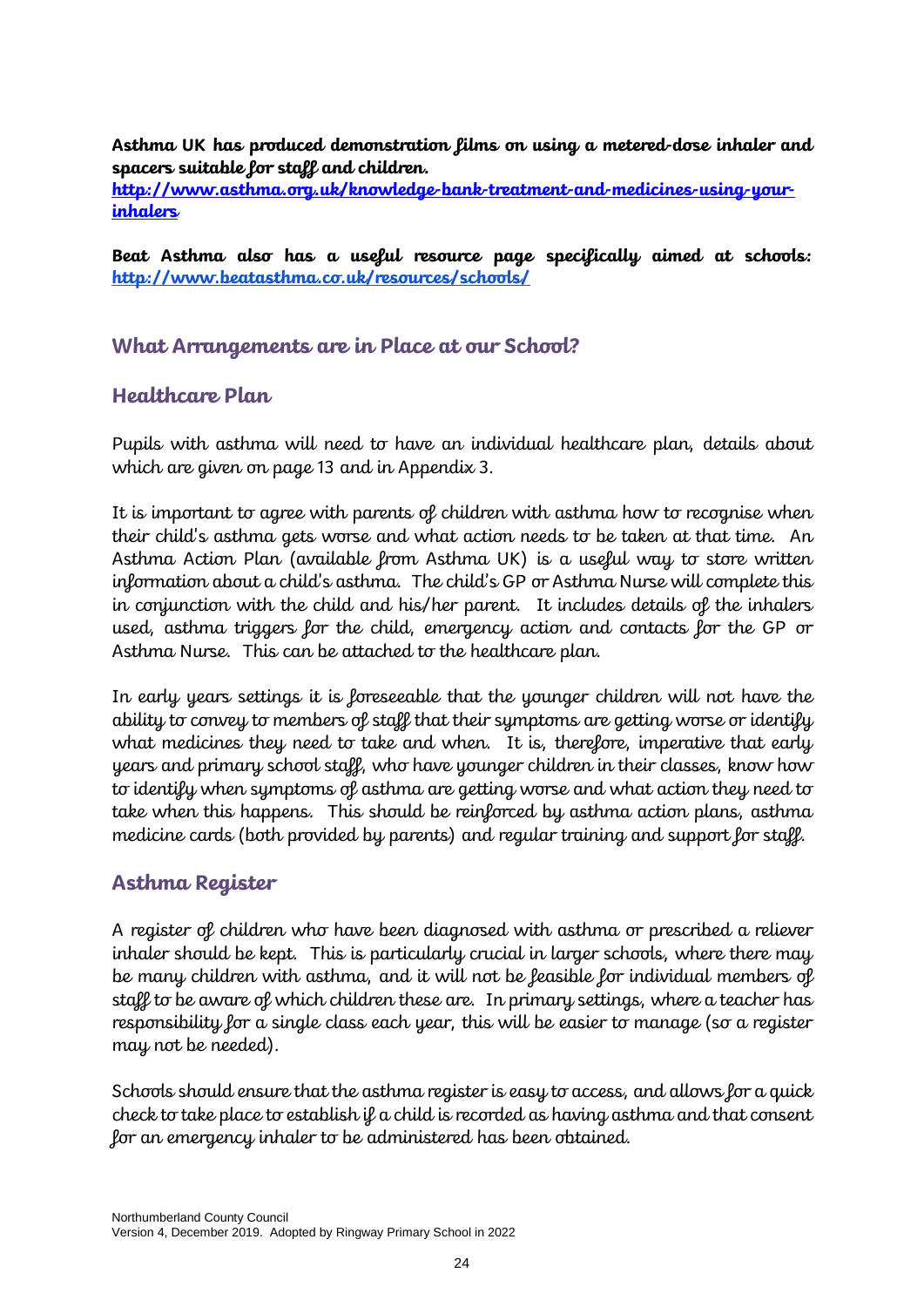# **Carrying the Medication**

Pupils with asthma need to keep their reliever inhalers with them at all times

It is good practice to allow pupils who have asthma to carry their own medication from a relatively early age. This is especially important if the inhaler or nebuliser is needed to relieve symptoms regularly or if attacks are sporadic and particularly severe. Children with asthma learn from their past experience of attacks; they usually know just what to do and will probably carry the correct emergency treatment.

If pupils are not able to do so then inhalers should be stored safely away and members of staff should issue them when the child needs the medication. This method may be more appropriate for younger pupils with asthma who may not be able to use the inhaler without help or guidance.

If the child is too young or immature to take personal responsibility for his/her inhaler, members of staff should make sure that it is stored in a safe but readily accessible place, and clearly marked with the child's name.

All asthma medicine should be clearly labelled with the child's name. The expiry date of the medicines should be checked every six months.

# <span id="page-25-0"></span>**Emergency Salbutamol Inhalers in Schools**

As indicated above, schools are now permitted to keep a supply of salbutamol inhalers on site for use in an emergency. This is a sensible contingency arrangement in the event that children lose, forget or break their inhalers.

The emergency salbutamol inhaler should only be used by children:

- who have been diagnosed with asthma, and prescribed a reliever inhaler
- who have been prescribed a reliever inhaler
- for whom written parental consent for use of the emergency inhaler has been given.

Information on the use of the emergency inhaler should be recorded in a child's individual healthcare plan.

Schools are not required to hold an inhaler – this is a discretionary power enabling them to do so if they wish. Those which choose to keep an emergency inhaler should use the guidance below to establish a protocol for its use.

Keeping an inhaler for emergency use will have many benefits. It could prevent an unnecessary and traumatic trip to hospital and, potentially, save the child's life. Having a protocol that sets out how and when the inhaler should be used will also protect members of staff by ensuring they know what to do in the event of a child having an asthma attack; this should include: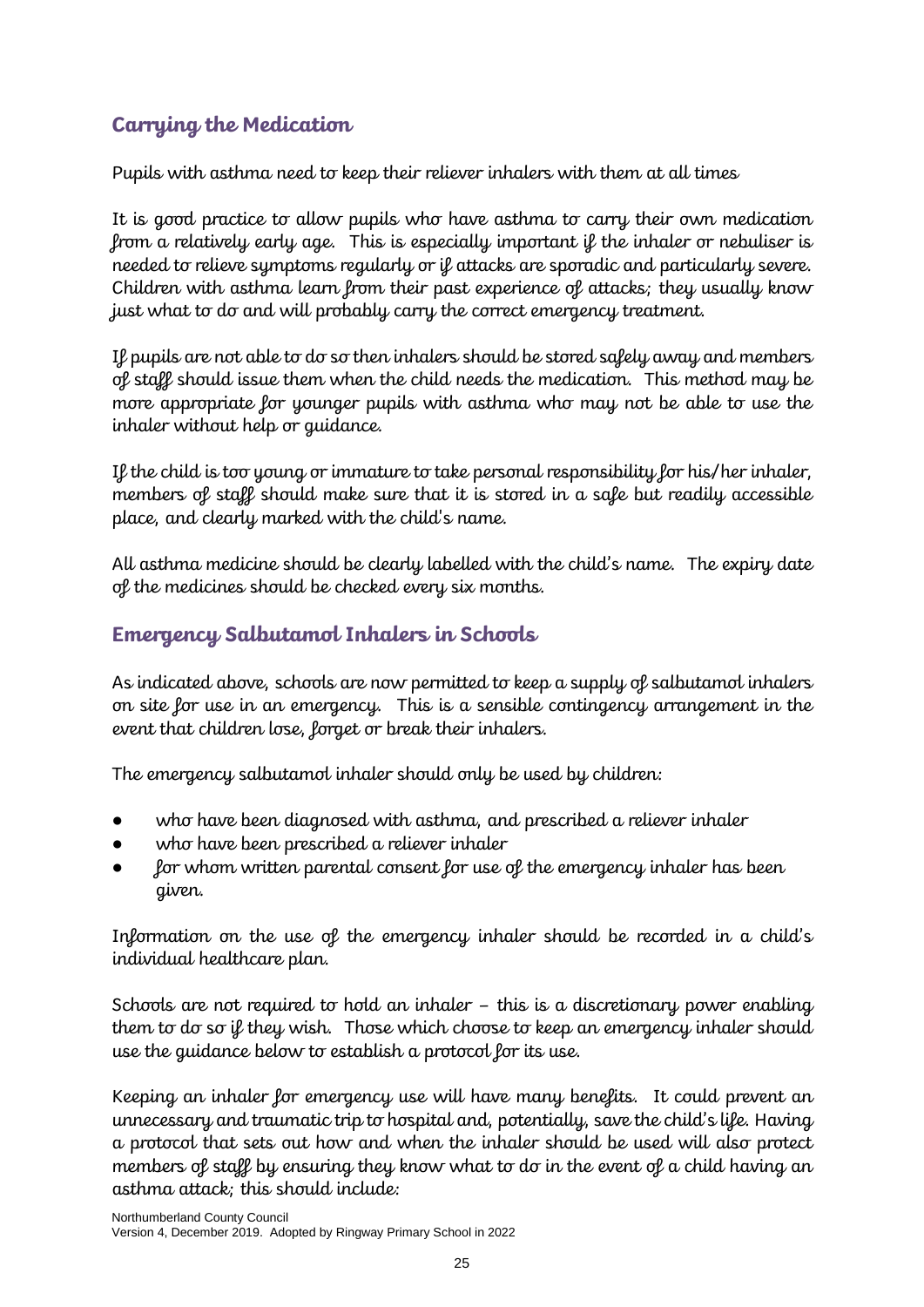- Establishing arrangements for the supply, storage, care and disposal of the inhaler and spacers. Assigning these responsibilities to at least two volunteers is recommended
- Maintaining a register of pupils who have been diagnosed with asthma or prescribed a reliever inhaler. The register should confirm that parental consent has been obtained for use of the emergency inhaler and a copy of it should be kept with the emergency inhaler
- Having written parental consent for use of the emergency inhaler included as part of a child's individual healthcare plan. This consent can either be secured by amending the School/Parental Agreement Form (Appendix 1) to include this permission or by using the specific consent form for use of the emergency inhaler (Appendix 6) which should be updated regularly, ideally annually, to take account of changes to a child's condition.
- Arranging for appropriate support and training for staff in the use of the emergency inhaler in line with this policy.
- Keeping a record of use of the inhaler (including when and where the attack took place, how much medication was given and by whom) and informing parents or carers that their child has used the emergency inhaler (this should be in writing so the parent can pass the information onto the child's  $GP - a$  sample letter is attached as Appendix 7)

The Medication Coordinator or Head should monitor the protocol to ensure compliance with it.

#### **Supply**

Schools can buy inhalers and spacers from a pharmaceutical supplier, such as a local pharmacy, without a prescription, provided the general advice relating to these transactions are observed. Schools can buy inhalers in small quantities provided it is done on an occasional basis and is not for profit.

A supplier will need a request signed by the Head (ideally on appropriately headed paper) stating:

- the name of the school for which the product is required;
- the purpose for which that product is required, and
- the total quantity required.

Schools may wish to discuss with their community pharmacist the different plastic spacers that are available and what is most appropriate for the age-group in the school. They can also provide advice on use of the inhaler. Schools should be aware that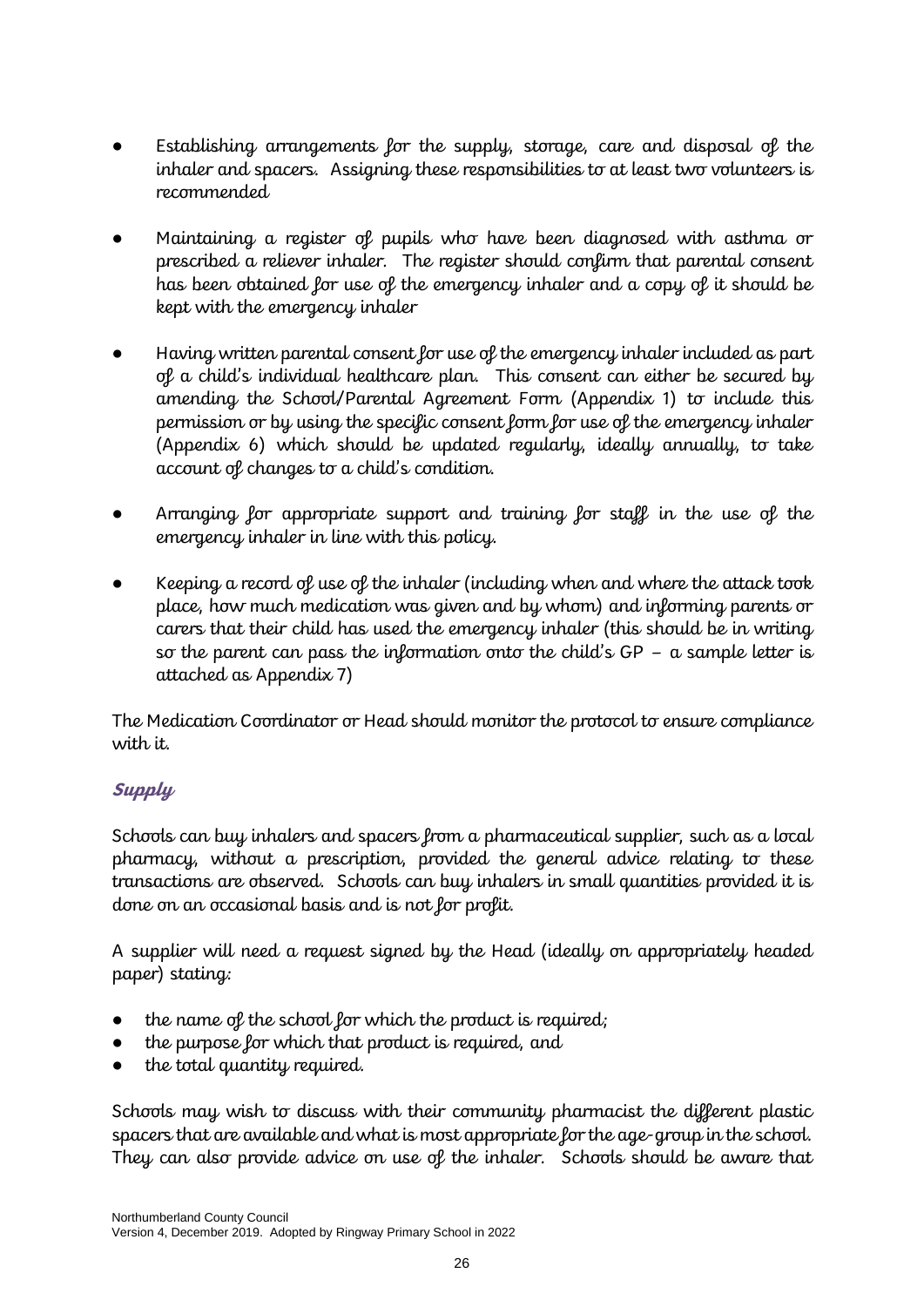pharmacies cannot provide inhalers and spacers for free and will, therefore, charge for them.

#### **The Emergency Kit**

An emergency asthma inhaler kit should include:

- a salbutamol metered dose inhaler
- at least two single-use plastic spacers compatible with the inhaler
- instructions on using the inhaler and spacer
- instructions on cleaning and storing the inhaler
- manufacturer's information
- a checklist of inhalers, identified by their batch number and expiry date, with monthly checks recorded
- a note of the arrangements for replacing the inhaler and spacers
- a register of children permitted to use the emergency inhaler as detailed in their individual healthcare plans
- a record of when the inhaler has been used
- a copy of the school protocol on the use of the emergency salbutamol inhaler

Schools should consider keeping more than one emergency asthma kit, especially if they comprise several buildings, to ensure that all children within the school environment are close to such equipment. The Department of Health suggests a stock of five spacers would be adequate for a typical school.

#### **Salbutamol**

Salbutamol is a relatively safe medicine, particularly if inhaled, but all medicines can have some adverse effects. Those of inhaled salbutamol are well known, tend to be mild, temporary and not likely to cause serious harm. The child may feel a bit shaky or may tremble, or may say that they feel their heart is beating faster. The main risk of allowing schools to hold a salbutamol inhaler for emergency use is that it may be administered inappropriately to a breathless child who does not have asthma. It is essential, therefore, that schools follow the advice previously given in relation to whom the emergency inhaler can be used by.

**Children may be prescribed inhalers for their asthma which contain an alternative reliever medication to salbutamol (such as terbutaline). The salbutamol inhaler should still be used by these children if their own inhalers are not accessible – it will still help to relieve their asthma and could save a life.**

#### **Storage and Care of the Inhaler**

Schools should ensure that the inhaler and spacers are kept in a safe central location, such as the school office or staffroom, which is known to all members of staff, and to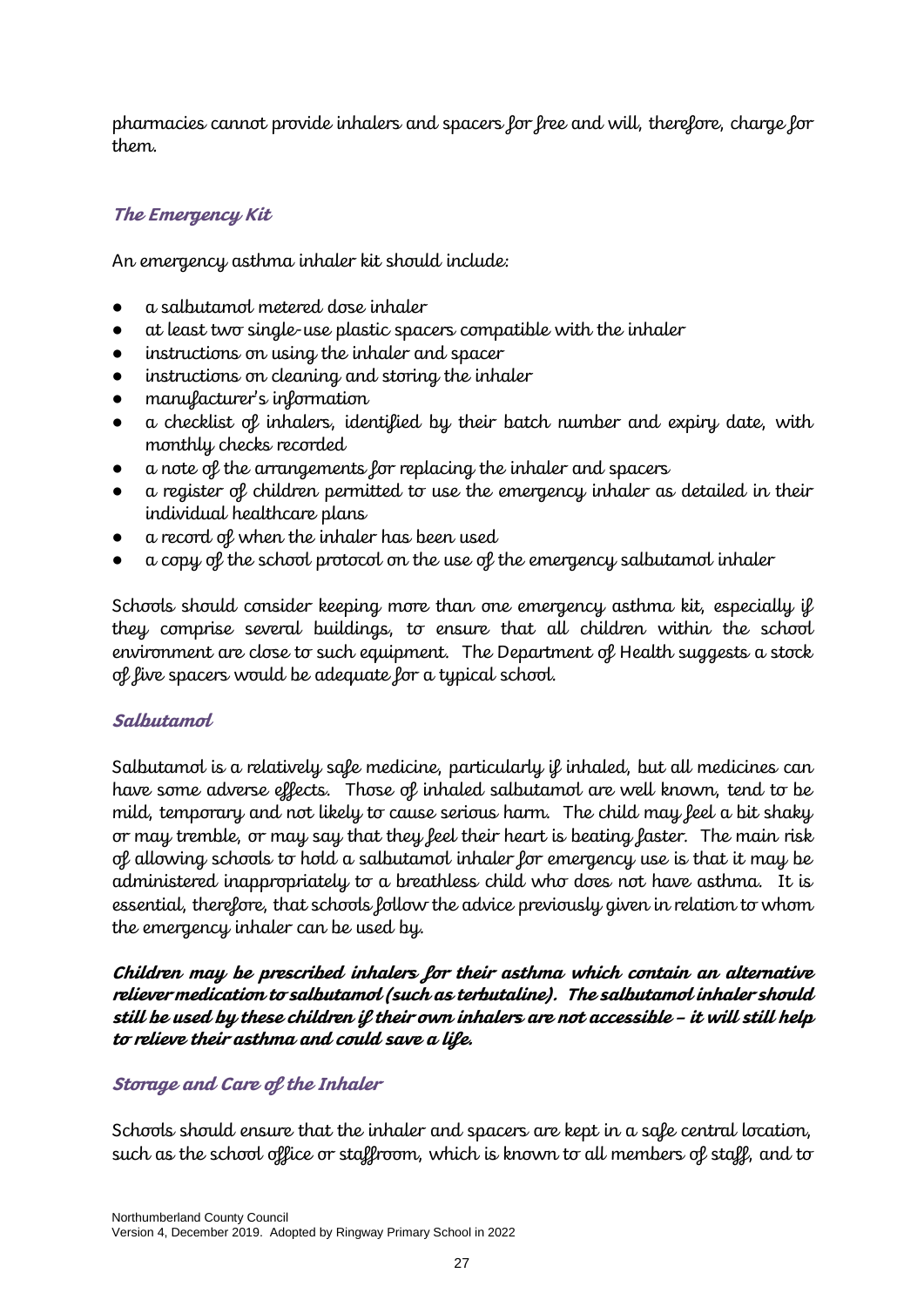which they have access to at all times. However, the inhaler must be stored out of the reach and sight of children. The inhaler and spacer should not be locked away.

The inhaler should be stored at the appropriate temperature (in line with the manufacturer's guidelines), usually below  $30^{\circ}$ C, protected from direct sunlight and extremes of temperature. The inhaler and spacers should be kept separate from any individual child's inhaler; the emergency inhaler should be clearly labelled to avoid confusion with a child's inhaler. An inhaler should be primed when first used (for example, spray two puffs). As it can become blocked again when not used over a period of time, it should be regularly primed by spraying two puffs.

To avoid possible risk of cross-infection, the plastic spacer should not be reused. It can be given to the child to take home for future personal use. The inhaler itself, however, can usually be reused, provided it is cleaned after use. The inhaler canister should be removed, and the plastic inhaler housing and cap should be washed in warm running water, and left to dry in air in a clean, safe place. The canister should be returned to the housing when it is dry, and the cap replaced, and the inhaler returned to the designated storage place.

However, if there is any risk of contamination with blood (for example if the inhaler has been used without a spacer), it should also not be re-used but disposed of.

The two named volunteers should have responsibility for ensuring that:

- on a monthly basis the inhaler and spacers are present and in working order, and the inhaler has sufficient number of doses available
- replacement inhalers are obtained when expiry dates approach
- replacement spacers are available following use
- the plastic inhaler housing (which holds the canister) has been cleaned, dried and returned to storage following use, or replacements are available if necessary.

#### **Disposal**

Manufacturers' guidelines usually recommend that spent inhalers are returned to the pharmacy to be recycled. Schools should be aware that to do this legally, they will need to register as a lower-tier waste carrier, as a spent inhaler counts as waste for disposal.

Registration only takes a few minutes online, and is free, and does not usually need to be renewed in future years. The hyperlink to enable schools to register is provided below:

<https://www.gov.uk/waste-carrier-or-broker-registration>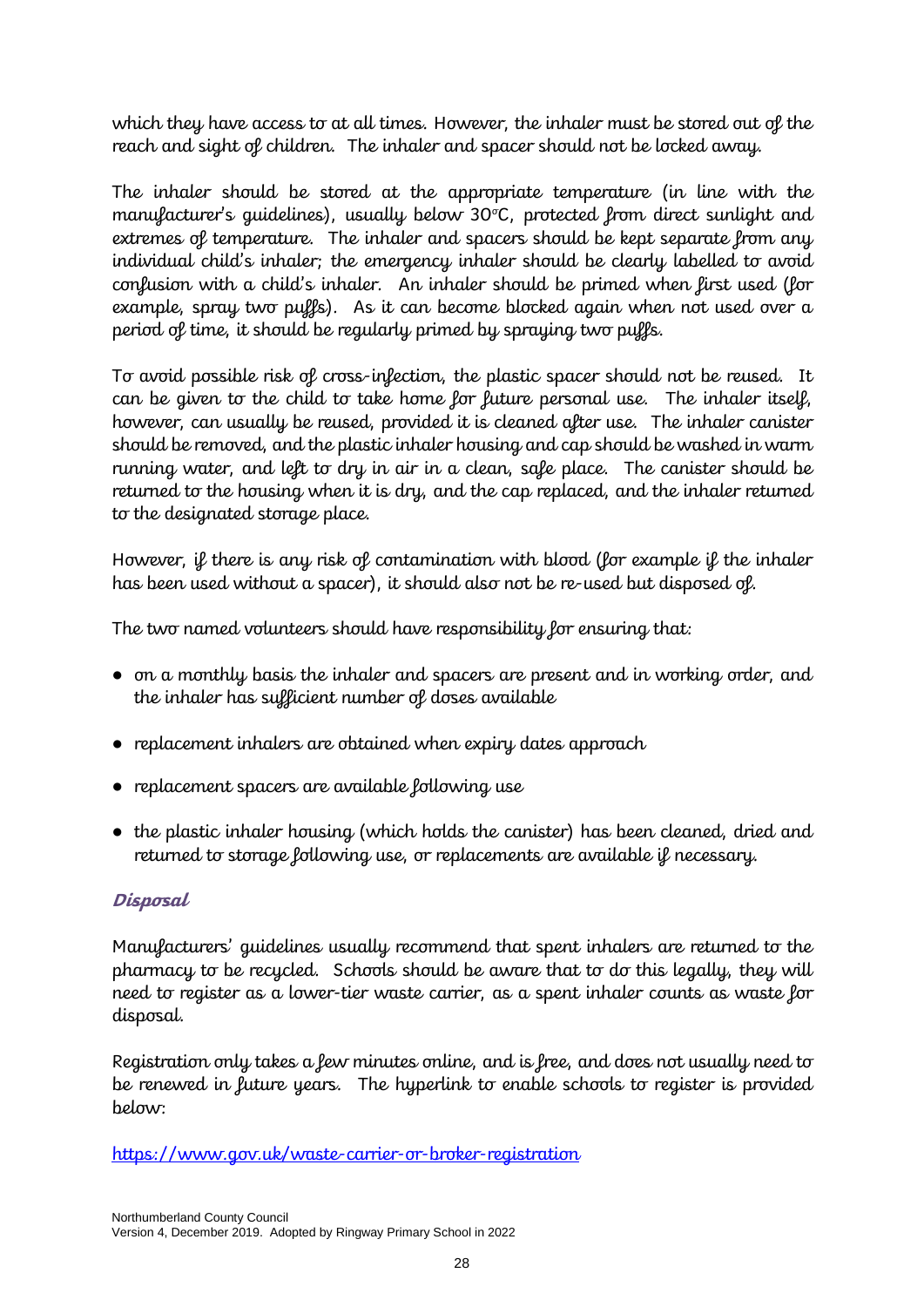However, following discussions, the Council's Waste Management and Disposal Team has determined that owing to the very small quantities of emergency inhalers which Northumberland schools will produce, a more sensible and pragmatic solution would be for each school to put them into its recycling and rubbish bins, as described below:

- If schools have an NCC recycling collection then the empty metal canister can be recycled via these bins, as the Council does permit empty aerosols to be added to its collections
- The plastic part of the inhaler should be placed into the rubbish bin, following which it will be sent with other waste to the 'energy from waste' plant

Schools requiring further information about this particular topic should call 0845 600 6400 and ask to speak to the Contracts and Commercial Team (Waste Management).

# **PE and Off-site Activities**

Children with asthma should participate in all aspects of school life, including physical activities. They need to take their reliever inhaler with them on all off-site activities and these should also be available during physical education and sports activities. Physical activity benefits children with asthma in the same way as other children. Swimming is particularly beneficial, although endurance work may need to be avoided. Some children may need to take their reliever asthma medicines before any physical exertion. Warm-up activities are essential before any sudden activity especially in cold weather. Particular care may be necessary in cold or wet weather.

The emergency inhaler kit should be easily accessible should the child's primary inhaler not be available.

#### **Action During an Attack**

When a child has an attack they should be treated according to their individual healthcare plan or asthma card, as previously agreed. If the child does not have his/her prescribed reliever inhaler available, then the school's emergency inhaler can be used in the circumstances described previously. An ambulance should be called if:

- the symptoms do not improve sufficiently after 10 puffs on the inhaler
- the child is too breathless to speak
- the child is becoming exhausted
- the child has a blue/white tinge around the lips
- the child has collapsed

Because asthma varies from child to child, it is impossible to provide emergency guidance that will apply uniformly in every single case. However, the guidelines given in Appendix 8 may be helpful. Schools may wish to copy the information and display it as emergency guidance.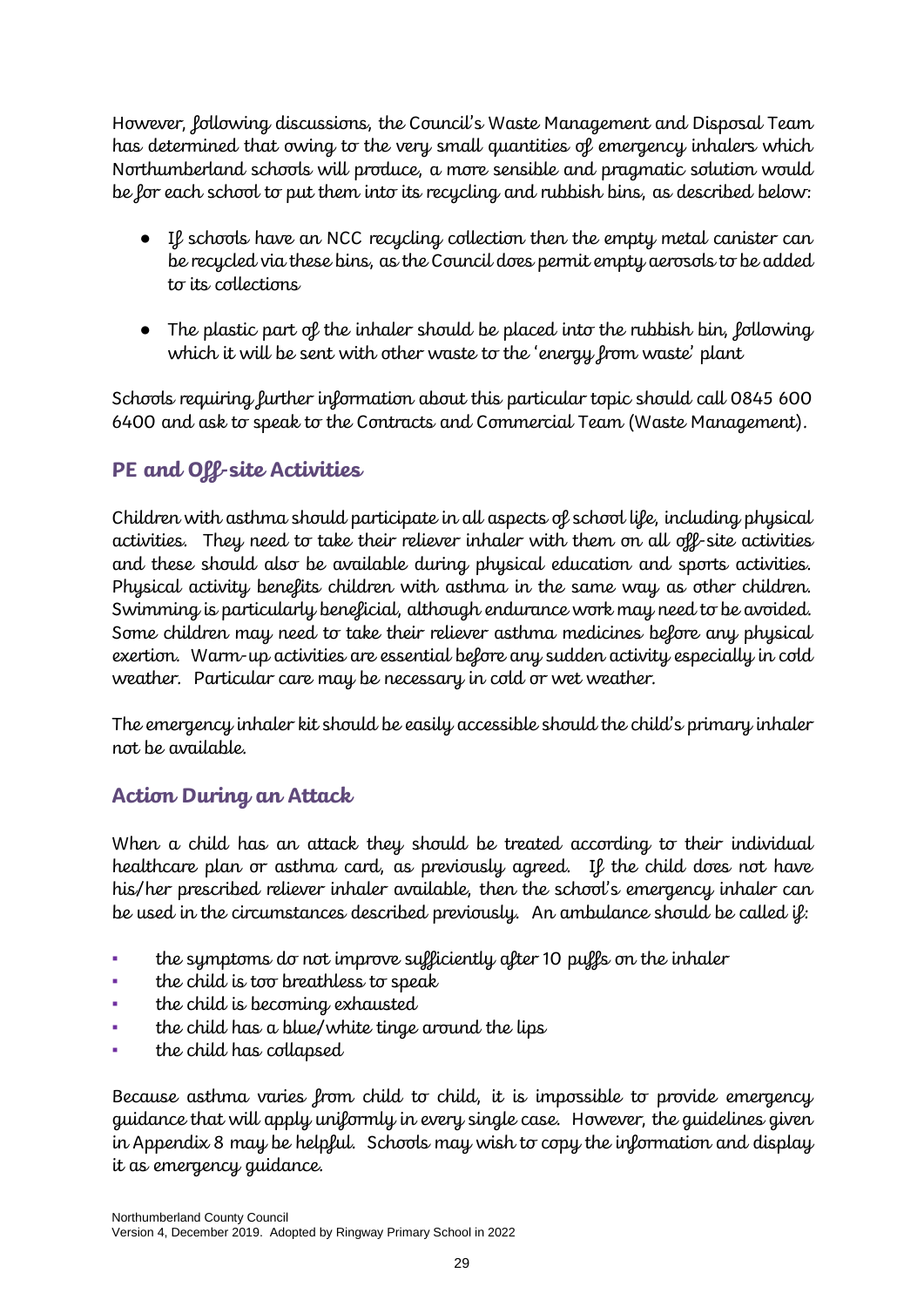Northumberland County Council Version 4, December 2019. Adopted by Ringway Primary School in 2022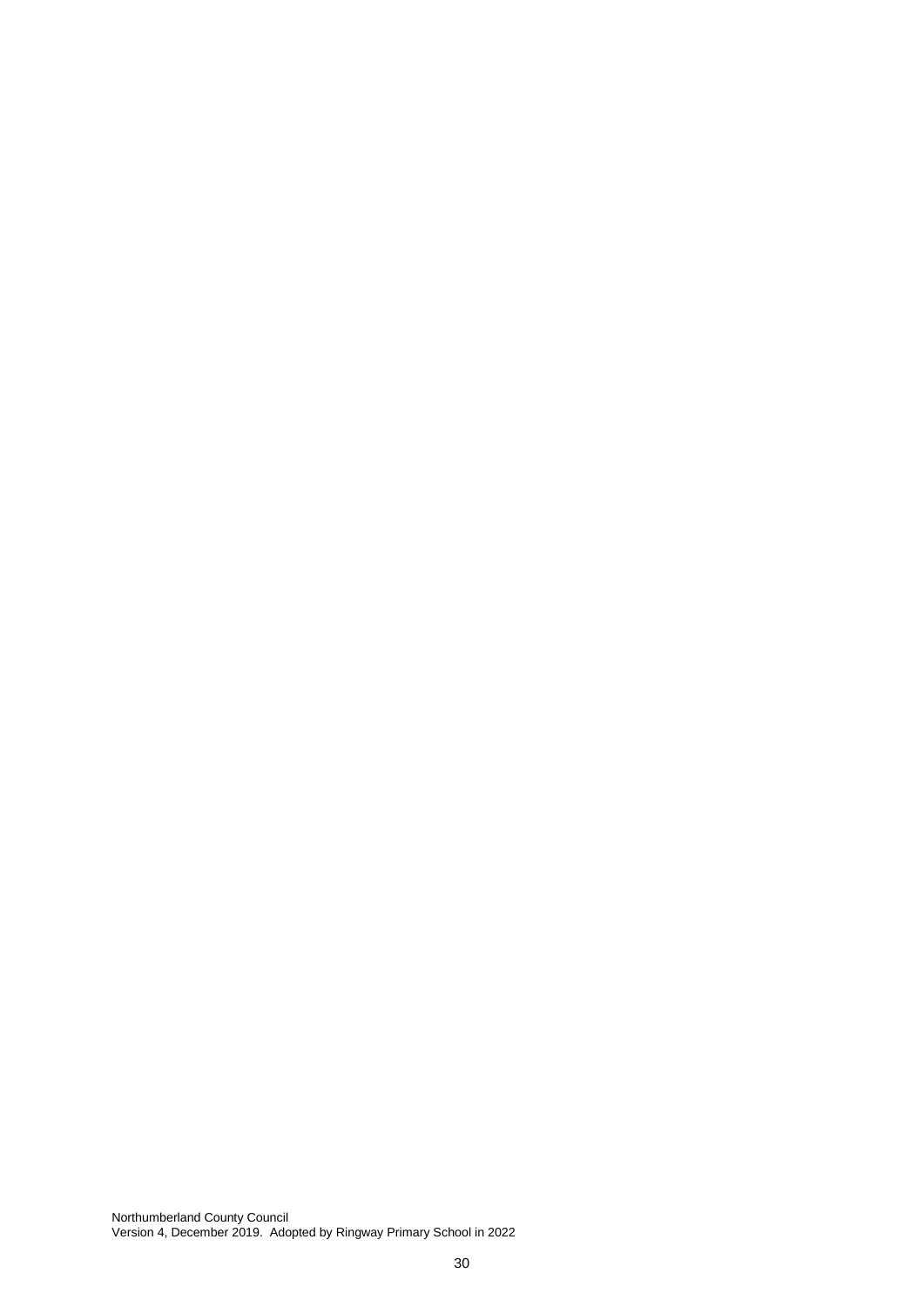# <span id="page-31-0"></span>**Diabetes**

## **What is Diabetes?**

Diabetes is a condition where the amount of glucose in the blood is too high because the body cannot use it properly.

#### **What Causes it?**

Diabetes is a disorder caused when the pancreas produces an insufficient amount of the hormone insulin or when insulin production is absent. There are two main types of diabetes which are discussed briefly below:

#### **Type 1 Diabetes**

Type 1 diabetes develops when the insulin-producing cells have been destroyed and the body is unable to generate any of the substance. It is treated with insulin either by injection or pump, a healthy diet and regular physical activity. The majority of affected children have Type 1 diabetes.

#### **Type 2 Diabetes**

Type 2 diabetes develops when the body does not produce enough insulin or the insulin that is produced does not work properly.

This type of diabetes is treated with a healthy diet and regular physical activity, though medication (and/or insulin) is often required.

In both instances each child may experience different symptoms and these should be discussed when drawing up the healthcare plan.

#### **What is the Treatment for the Condition?**

For most children diabetes is controlled by injections of insulin each day. Some children may require multiple injections, though it is unlikely that they will need to be given injections during school hours.

In some cases, the child's condition may be controlled by an insulin pump. Most children can manage their own injections, however, if doses are required at school then supervision may be required and a suitable, private place to inject will need to be identified.

It has become increasingly common for older children to be taught to count their carbohydrate intake and adjust their insulin accordingly. This means that they have a daily dose of long-acting insulin at home, usually at bedtime and then insulin with breakfast, lunch and evening meal, and before substantial snacks. The child is taught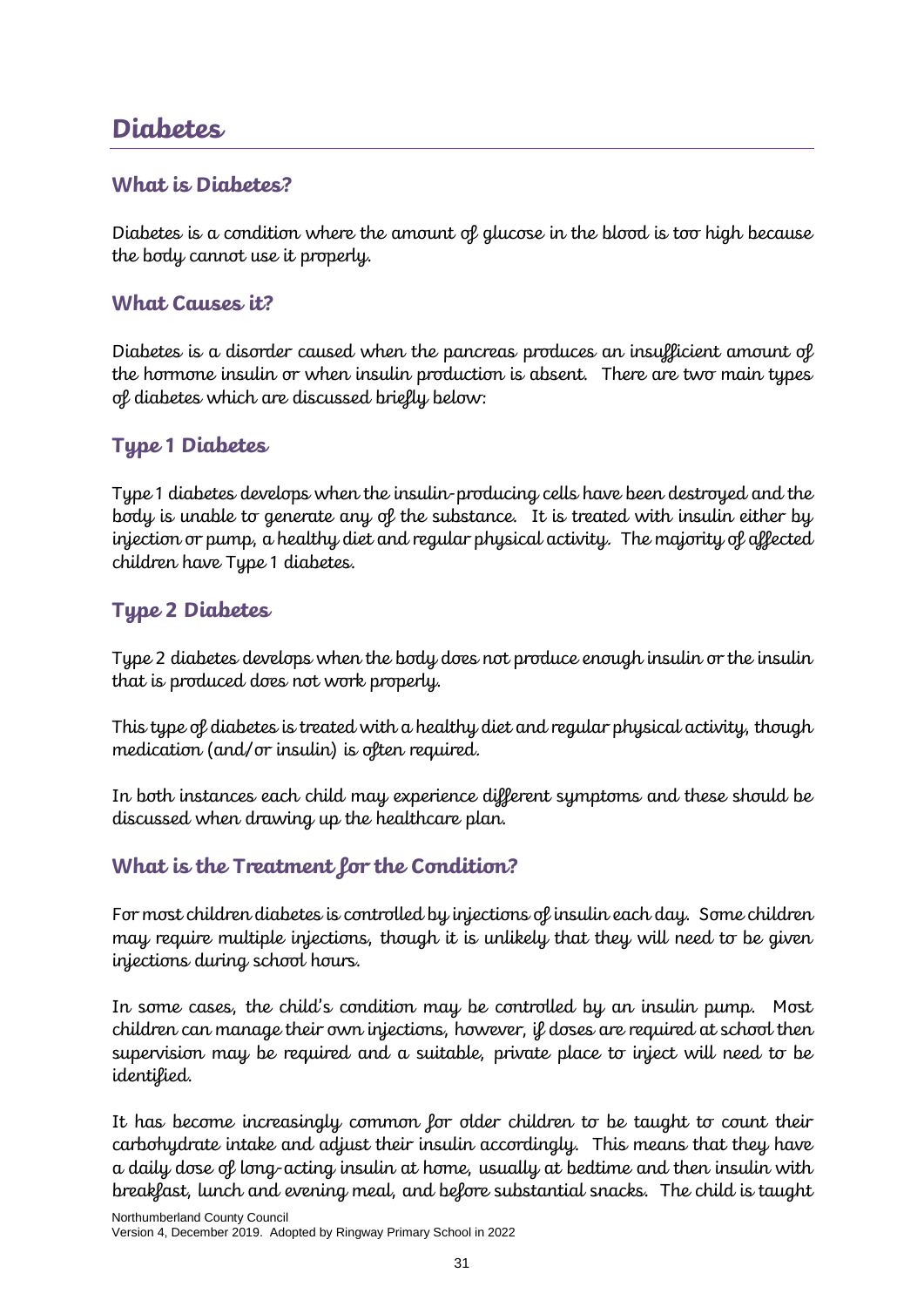how much insulin to give with each meal, depending on the amount of carbohydrate eaten. The child is then responsible for administering injections and the regime to be followed would be detailed in the individual healthcare plan.

It is essential that children with diabetes make sure that their blood glucose levels remain stable. They may check their levels by taking a small sample of blood and using a small monitor at regular intervals. They may need to do this during the school lunch break, before PE or more regularly if their insulin needs to be adjusted. The majority of older children will be able to undertake this task without assistance and will simply need a suitable place to do it. However, younger children may need adult supervision to carry out the test and/or interpret the results.

When members of staff agree to administer blood glucose tests or insulin injections, they should be trained by an appropriate health professional, usually a specialist nurse with clinical responsibility for the treatment of the particular child.

#### **What Arrangements are in Place at our School?**

#### **Healthcare Plan**

A healthcare plan will be needed for pupils with diabetes. Information about these plans is given on page 13 and Appendix 3.

Children with diabetes need to be allowed to eat regularly during the day. This may include eating snacks during class-time or prior to exercise. Schools may need to make special arrangements for pupils with diabetes if the school has staggered lunchtimes. Members of staff need to be made aware that if a child should miss a meal or snack he/she could experience a hypoglycaemic episode (commonly known as a 'hypo') during which the blood glucose level falls too low. It is, therefore, important that staff should be aware of the need for children with diabetes to have glucose tablets or a sugary drink to hand. After strenuous activity a child may experience similar symptoms, in which case the teacher in charge of physical education or other sessions involving physical activity should be aware of the need to take appropriate action.

# **What are the Signs of a Hypoglycaemic Episode?**

Staff should be aware that the following symptoms, either individually or in combination, may be an indicator of low blood sugar:

- **Hunger**
- Sweating
- **Drowsiness**
- Pallor
- Glazed eyes
- Shaking or trembling
- Lack of concentration
- **Irritability**
- Headache

Northumberland County Council Version 4, December 2019. Adopted by Ringway Primary School in 2022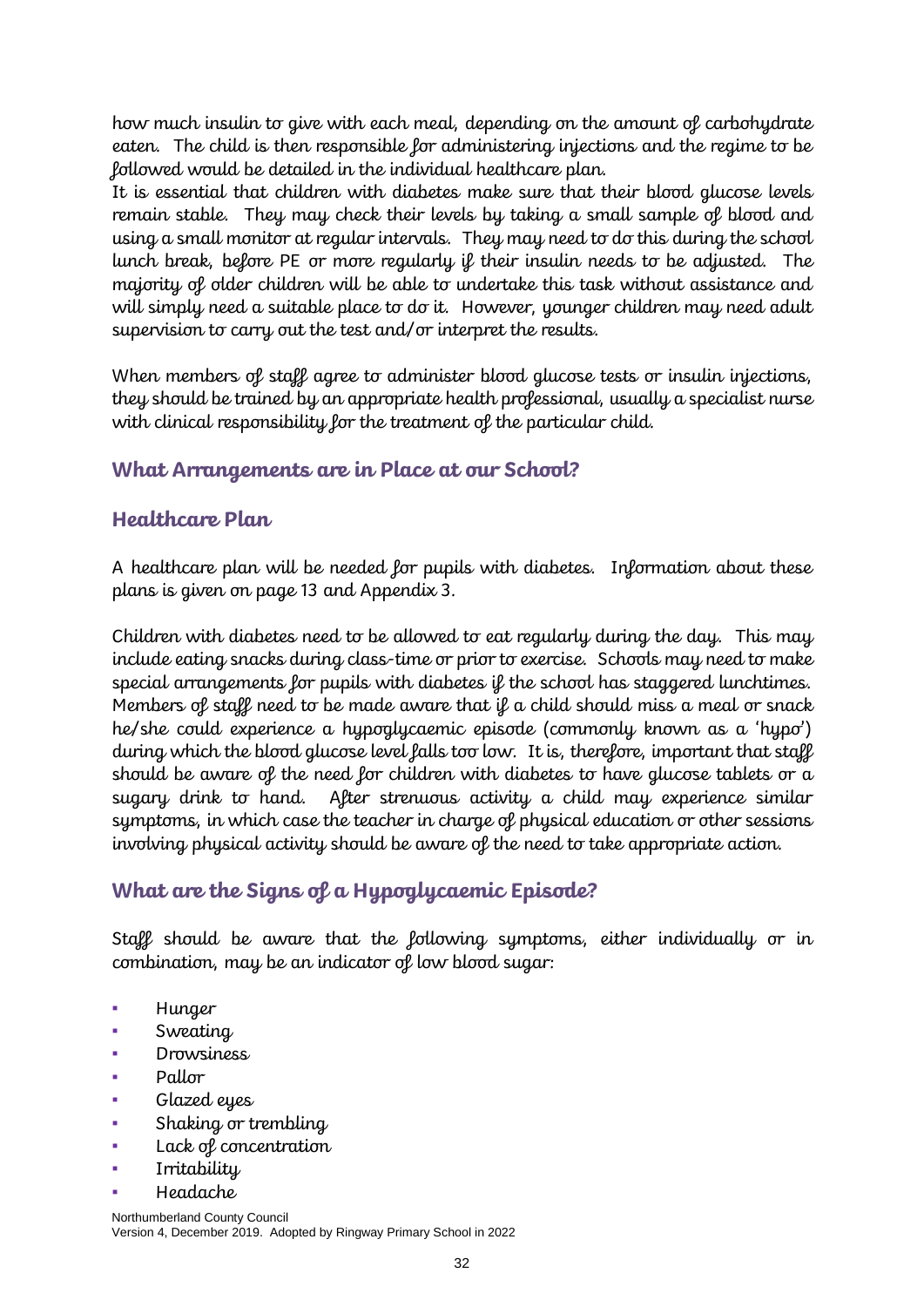Mood changes, especially angry or aggressive behaviour

Each child may experience different symptoms and this should be discussed when drawing up individual healthcare plans.

#### **Emergency Action**

If a child experiences a 'hypo', it is very important that he/she is not left alone and that a fast acting sugar, such as glucose tablets, a glucose rich gel or a sugary drink is brought to the child and given immediately. Slower acting starchy food, such as a sandwich or two biscuits and a glass of milk, should be given once the child has recovered, some 10-15 minutes later.

An ambulance should be called if:

- The child's recovery takes longer than 10-15 minutes
- The child becomes unconscious

# **Hyperglycaemia**

Some children may experience hyperglycaemia, which is a high glucose level.

The underlying cause of hyperglycaemia will usually be from loss of insulin producing cells in the pancreas or if the body develops resistance to insulin.

More immediate reasons for it include:

- Missing a dose of diabetic medication, tablets or insulin
- Eating more carbohydrates than the body and/or medication can manage
- Being mentally or emotionally stressed
- Contracting an infection

The symptoms of hyperglycaemia include thirst and the passing of large amounts of urine. Tiredness and weight loss may indicate poor diabetic control. If these symptoms are observed members of staff should draw these signs to the attention of parents. If the child is unwell, is vomiting or has diarrhoea this can lead to dehydration. If the child is giving off a smell of pear drops or acetone this may be a sign of ketosis and dehydration and he/she will require urgent medical attention.

Further information on this condition can be found on the **Diabetes UK** website.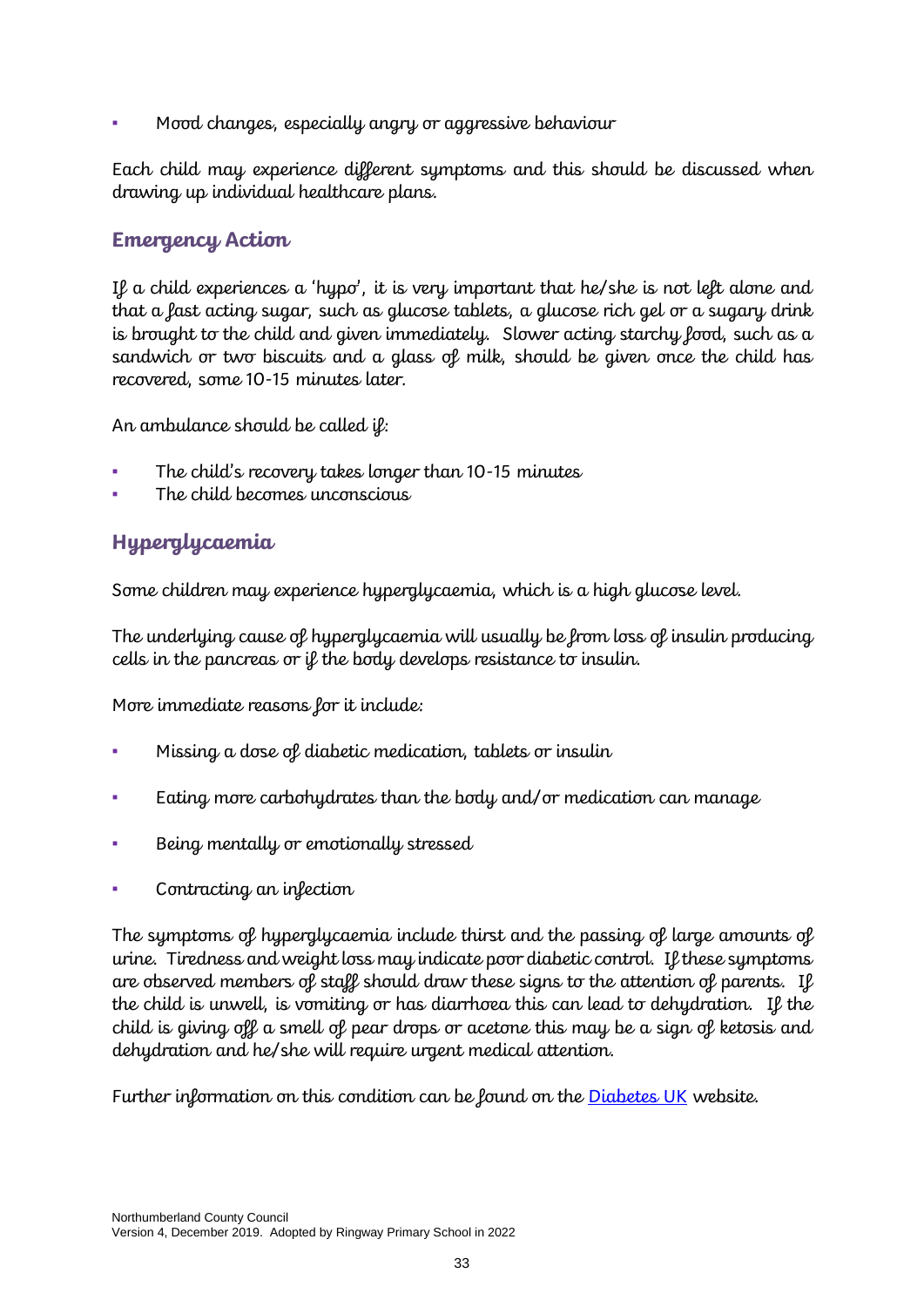# <span id="page-34-0"></span>**Epilepsy**

# **What is Epilepsy?**

Epilepsy is characterised by a tendency for someone to experience recurrent seizures or a temporary alteration in one or more brain functions.

## **What Causes it?**

An epileptic seizure, sometimes called a fit, turn or blackout can happen to anyone at any time. Seizures can happen for many reasons and can result from a wide variety of disease or injury.

Triggers such as anxiety, stress, tiredness and illness may increase the likelihood that a child will have a seizure. Flashing or flickering lights and some geometric shapes or patterns can also trigger seizures. The latter is called photosensitivity and is very rare. Most children with epilepsy can use computers and watch television without any problem.

# **What are the Signs of the Condition?**

Seizures can take many different forms and a wide range of terms may be used to describe the particular seizure pattern that individual children experience.

What the child experiences depends on whether all of the brain is affected or the part of the organ that is involved in the seizure. Not all seizures involve loss of consciousness. When only a part of the brain is affected, a child will remain conscious with symptoms ranging from the twitching or jerking of a limb to experiencing strange tastes or sensations such as pins and needles. Where consciousness is affected; a child may appear confused, wander around and be unaware of their surroundings. They could also display unusual, such as plucking at clothes, fiddling with objects or making mumbling sounds and chewing movements. They may not respond if spoken to. Afterwards, they may have little or no memory of the seizure.

Most seizures last for a few seconds or minutes, and stop of their own accord. In some cases, seizures go on to affect all of the brain and the child loses consciousness. Such seizures might start with the child crying out, then the muscles becoming stiff and rigid. The child may fall down. Then there are jerking movements as muscles relax and tighten rhythmically. During a seizure breathing may become difficult and the child's colour may change to a pale blue or grey colour around the mouth. Some children may bite their tongue or cheek and may wet themselves.

After a seizure a child may feel tired, be confused, have a headache and need time to rest or sleep. Recovery times vary. Some children feel better after a few minutes while others may need to sleep for several hours.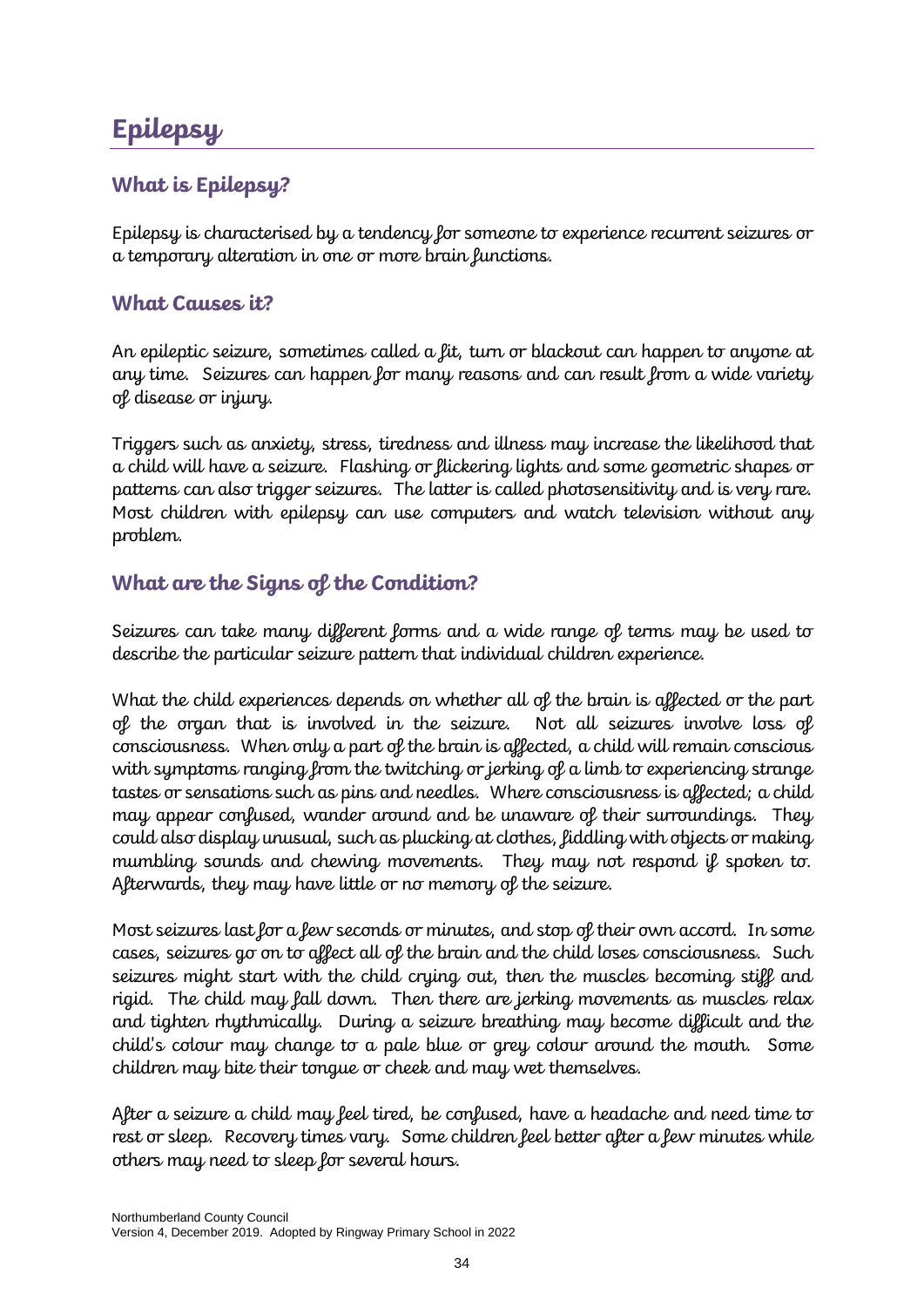Another type of seizure affecting all of the brain involves a loss of consciousness for a few seconds. A child may appear `blank' or `staring', and sometimes there will be fluttering of the eyelids. Such absence seizures can be so subtle that they may go unnoticed. They might be mistaken for daydreaming or not paying attention in class.

# **What is the Treatment for the Condition?**

The great majority of seizures can be controlled by anti-epileptic medication. It should not be necessary to take regular medicine during school hours.

## **What Arrangements are in Place at our School?**

#### **Healthcare Plan**

An individual healthcare plan is needed when a pupil has epilepsy.

Parents and health care professionals should provide information to the school's Medication Coordinator so that it can be incorporated into the individual healthcare plan, detailing the particular pattern of an individual child's epilepsy. If a child experiences a seizure whilst at school, details should be recorded and communicated to parents including:

- any factors which might possibly have acted as a trigger to the seizure  $-$  for example visual/auditory stimulation, anxiety or upset.
- any unusual 'feelings' which the child reported prior to the seizure
- the parts of the body demonstrating seizure activity, such as limbs or facial muscles
- the time when the seizure happened and its duration
- whether the child lost consciousness
- whether the child was incontinent

The above information will help parents to give the child's specialist more accurate information about seizures and their frequency. In addition, it should form an integral part of the school's emergency procedures and relate specifically to the child's individual healthcare plan. The healthcare plan should clearly identify the type or types of seizures, including descriptions of the seizure, possible triggers and whether emergency intervention may be required.

Children with epilepsy should be included in all activities. Extra care may be needed in some areas such as swimming or participating in science lessons. The Medication Coordinator should discuss any safety issues with the child and parents as part of the healthcare plan, and these concerns should be communicated to members of staff.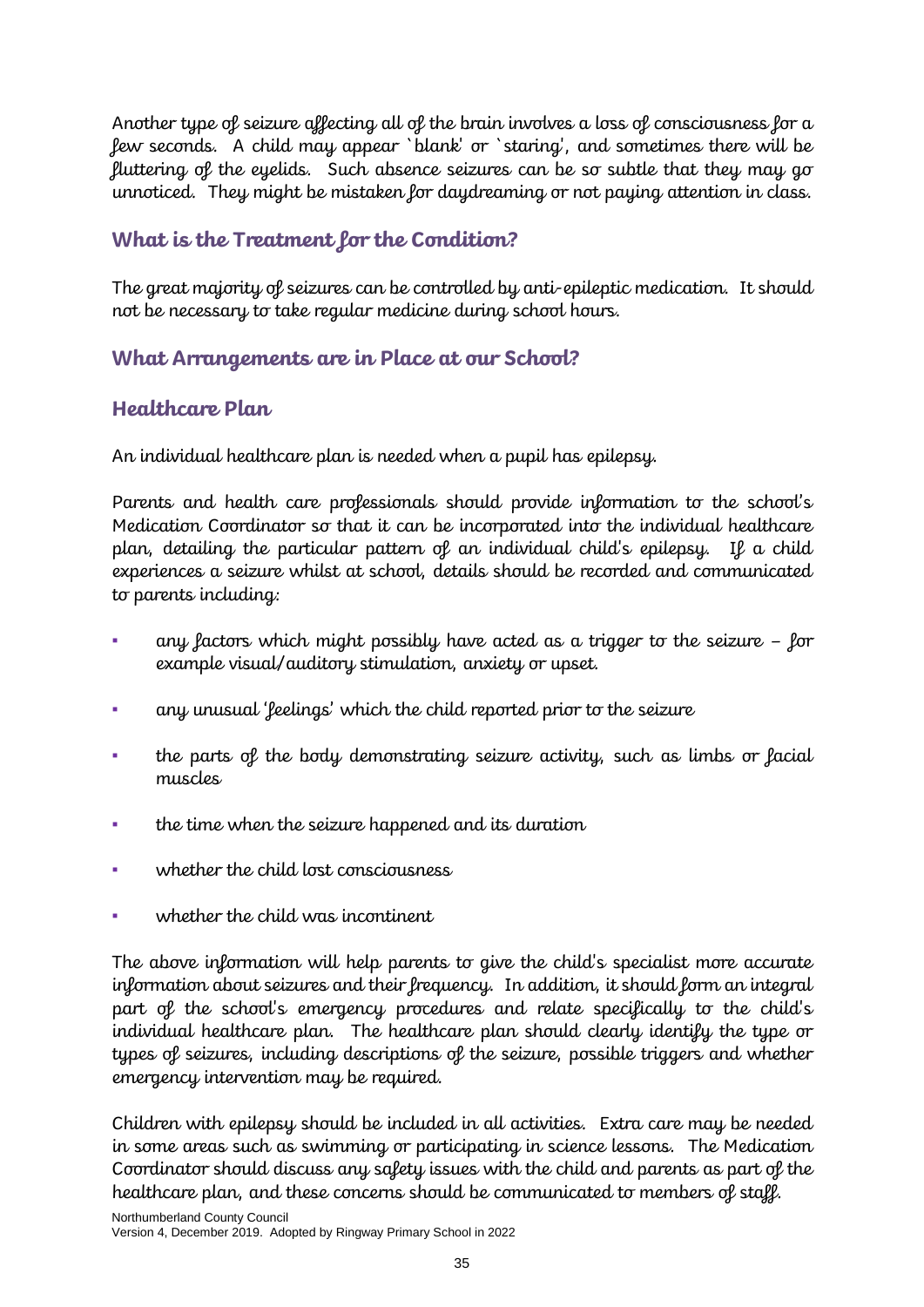## **Emergency Action**

Information regarding emergency management is given in Appendices 9 and 10. Appendix 10 covers the procedures to be followed with regard to first aid for all seizures, whilst Appendix 11 covers procedures to be followed if the casualty is known to have epilepsy and has been prescribed rectal diazepam.

An ambulance should be called during a convulsive seizure if:

- it is the child's first seizure
- the child has injured him/herself badly
- the child has problems breathing after a seizure
- a seizure lasts longer than the period identified in the child's healthcare plan
- a seizure lasts for five minutes and members of staff do not know how long the seizures usually last for a particular child
- there are repeated seizures, unless this is usual for the child, as described in the child's health care plan

During a seizure it is important to make sure the child is in a safe position, not to restrict a child's movements and to allow the seizure to take its course. Putting something soft under the child's head during a convulsive seizure will help to protect it from injury.

Nothing should be placed in the child's mouth. After a convulsive seizure has stopped, the pupil should be placed in the recovery position and a member of staff should stay with him/her until the child has fully recovered.

#### **Status Epilepticus**

Status epilepticus is a condition described as one continuous, unremitting seizure lasting longer than five minutes or recurrent seizures without regaining consciousness between them for greater than five minutes. It must always be considered a medical emergency.

A five minute seizure does not in itself constitute an episode of status and it may subsequently stop naturally without treatment. However, applying emergency precautions after the five minute mark has passed will ensure that prompt attention will be available if a seizure does continue. Such precautions are especially important if the child's medical history shows a previous episode of status epilepticus.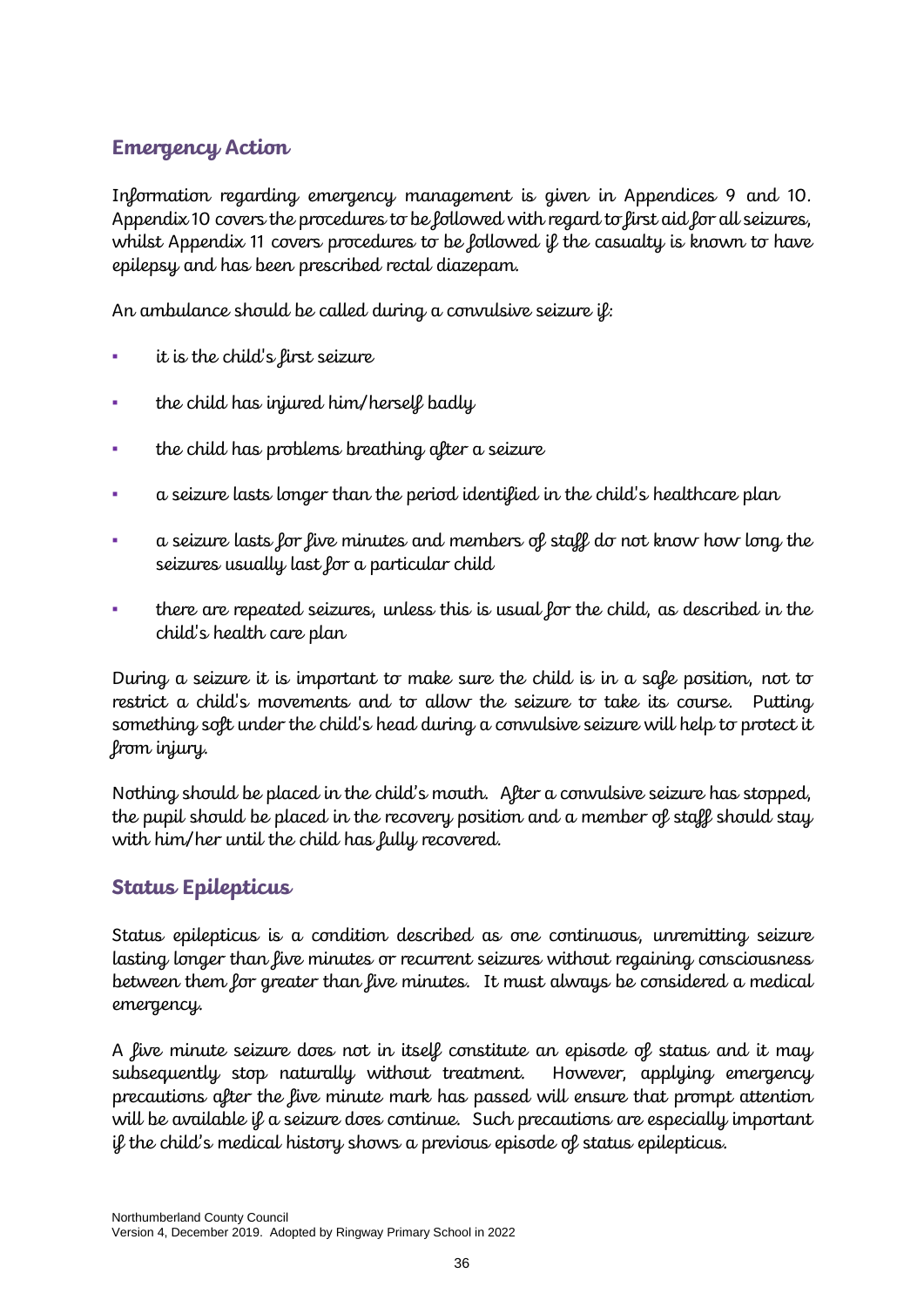Any child not known to have had a previous seizure should receive medical assessment as soon as possible. Both medical staff and parents need to be informed of any events of this nature.

# **Emergency Medication**

Two types of emergency medication are prescribed to counteract status, namely:

- Buccal (oromucosal) midazolam. This is the most common treatment for prolonged acute convulsive seizures, which is placed via syringe into the buccal cavity (the side of the mouth between the cheek and the gum).
- Rectal diazepam, which is given rectally (into the bottom). This is an effective emergency treatment for prolonged seizures.

These drugs are sedatives which have a calming effect on the brain and are able to stop a seizure. In very rare cases, these emergency drugs can cause breathing difficulties so the person must be closely watched until they have fully recovered.

Training in the administration of buccal midazolam and rectal diazepam is essential and is provided by the specialist nurse with clinical responsibility for the treatment of the particular child. Special training should be updated annually.

# **Administration of Buccal Midazolam and Rectal Diazepam**

Any child requiring rectal buccal midazolam or diazepam should have his/her medication reviewed every year. As an additional safeguard, each child requiring buccal midazolam or rectal diazepam should have his/her own specific healthcare plan that will focus exclusively on this issue. All interested parties should be signatories to this document. An example is reproduced in Appendix 12.

Buccal midazolam and rectal diazepam can only be administered in an emergency if an accredited first-aider, trained in mouth to nose/mouth resuscitation, is easily accessible (that is only one or two minutes away). At least one other member of staff must be present as well.

Arrangements should be made for two adults to be present for such treatment, at least one of whom is the same sex as the child; this minimises the potential for accusations of abuse. The presence of two adults can also make it much easier to administer treatment. Staff should protect the dignity of the child as far as possible, even in emergencies.

Staying with the child afterwards is important as buccal midazolam and diazepam may cause drowsiness. Moreover, those who administer buccal midazolam and rectal diazepam should be aware that there could be a respiratory arrest. If breathing does stop a shake and a sharp voice should usually start the child breathing again; if this does not work it will be necessary to give mouth to mouth resuscitation.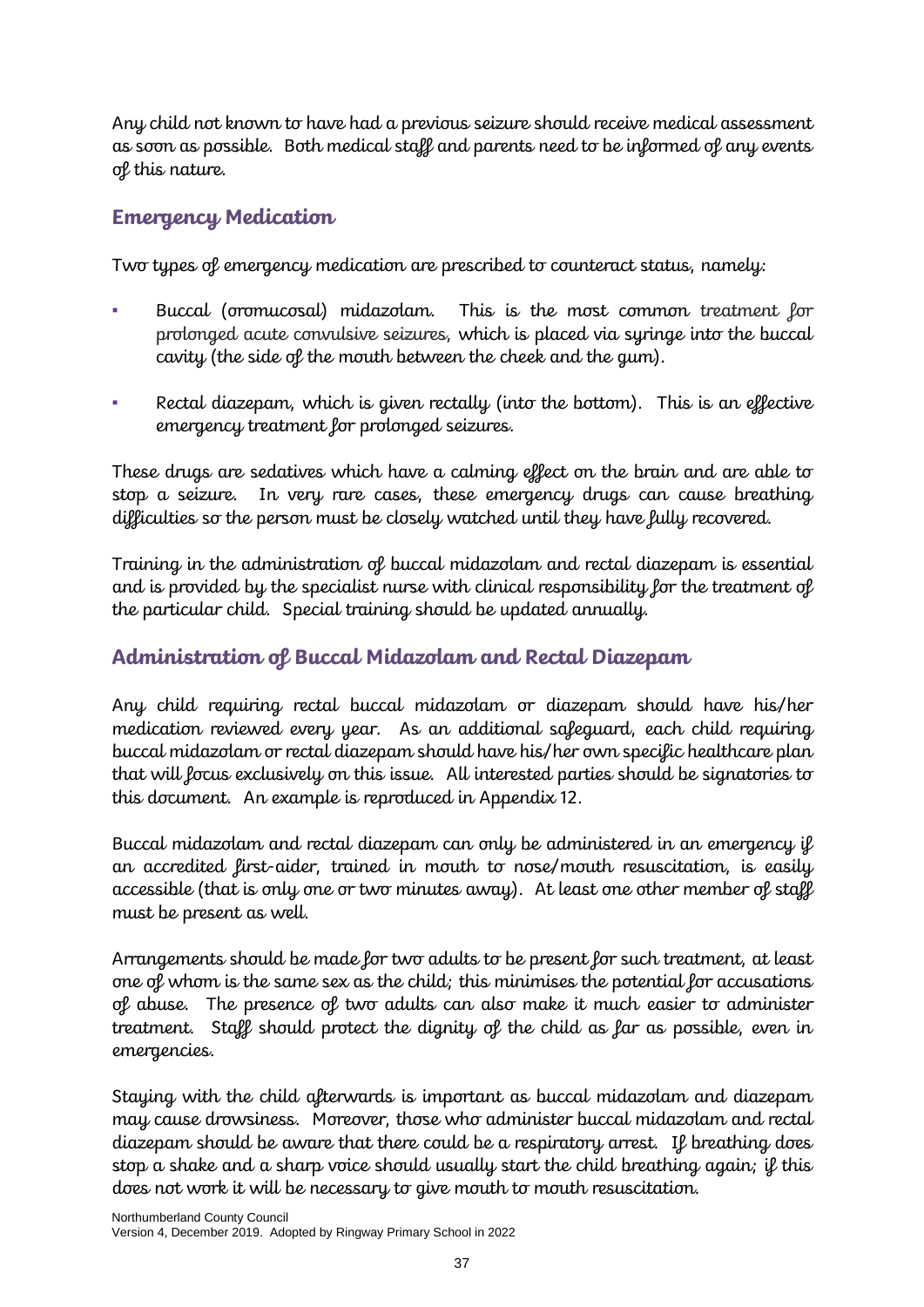# <span id="page-38-0"></span>**Unacceptable Practice**

The DfE's statutory guidance makes it very clear that governing bodies should ensure that the school's 'Policy on Supporting Pupils with Medical Conditions' is explicit about what practice is not acceptable. Though most schools have for many years implemented exemplary practice to ensure that children with medical needs are fully supported, it is, nevertheless, recommended that they retain the information listed below which is taken from the DfE document. If nothing else, it will enable governors to demonstrate unequivocally to a scrutinising authority that they are not adhering to or advocating practices that are deemed unacceptable, prejudicial or which promote social exclusion.

Although school staff should use their discretion and judge each case on its merits whilst referencing the child's individual healthcare plan, it is not considered acceptable practice to:

- prevent children from easily accessing their inhalers and medication and administering their medication when and where necessary
- assume that every child with the same condition requires the same treatment
- ignore the views of the child or their parents; or ignore medical evidence or opinion (although this may be challenged)
- send children with medical conditions home frequently or prevent them from staying for normal school activities, including lunch, unless this is specified in their individual healthcare plans
- if the child becomes ill, send them to the school office or medical room unaccompanied or with someone unsuitable
- $\bullet$  penalise children for their attendance record if their absences are related to their medical condition, such as hospital appointments
- prevent pupils from drinking, eating or taking toilet or other breaks whenever they need to in order to manage their medical condition effectively
- require parents, or otherwise make them feel obliged, to attend school to administer medication or provide medical support to their child, including assisting with toileting issues. No parent should have to give up working because the school is failing to support their child's medical needs
- prevent children from participating, or create unnecessary barriers which would hinder their participation in any aspect of school life, including school trips by, for example, requiring parents to accompany the child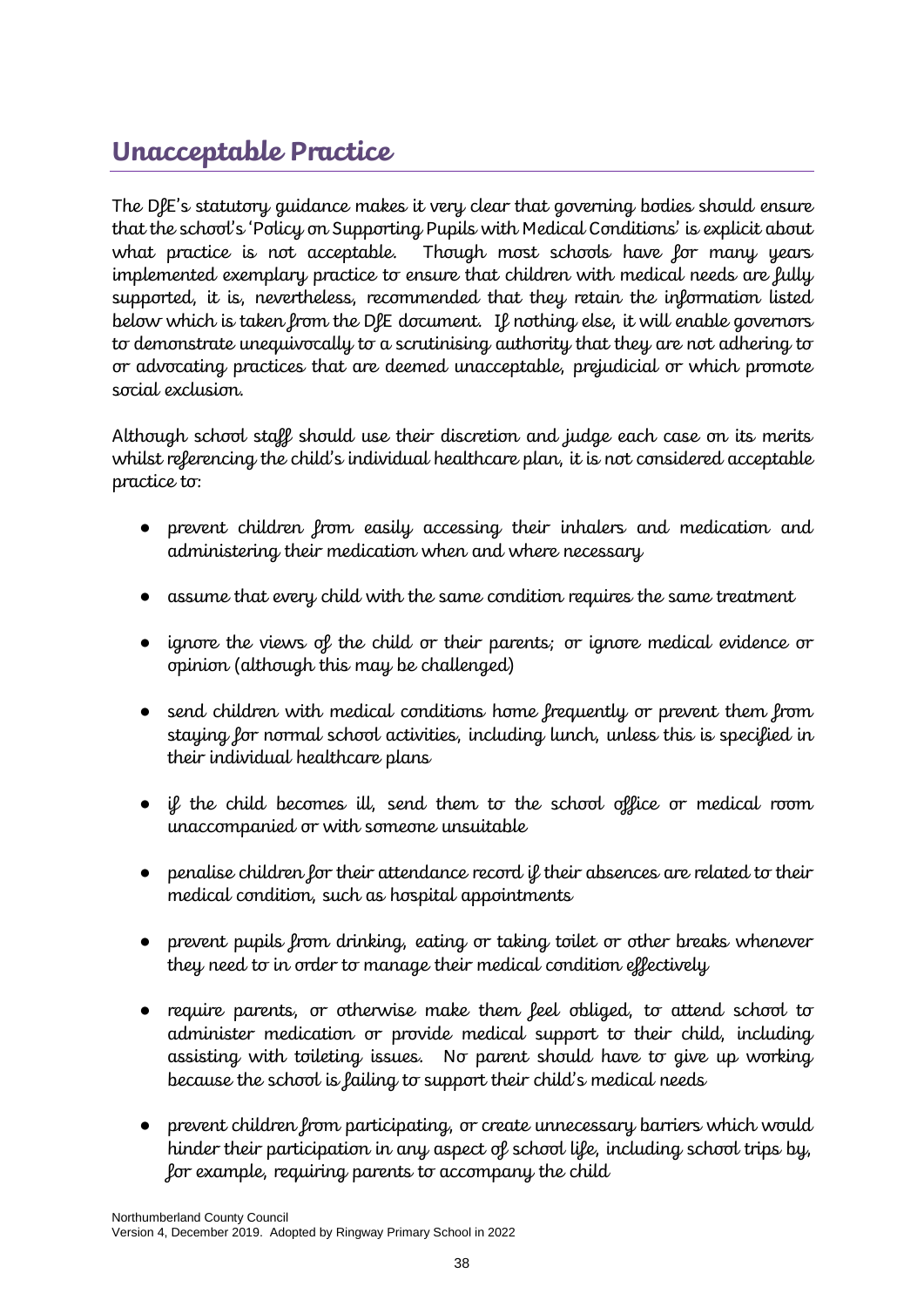# <span id="page-39-0"></span>**Complaints**

Similarly, to the stance adopted above, the DfE's statutory guidance requires that governing bodies ensure that the school's policy is crystal clear. It needs to set out how complaints concerning the support provided to pupils with medical conditions may be made and how they will be handled.

Should parents or pupils be dissatisfied with the support provided they should discuss their concerns directly with the school. If, for whatever reason, this does not resolve the issue, they may make a formal complaint via the school's existing complaints procedure.